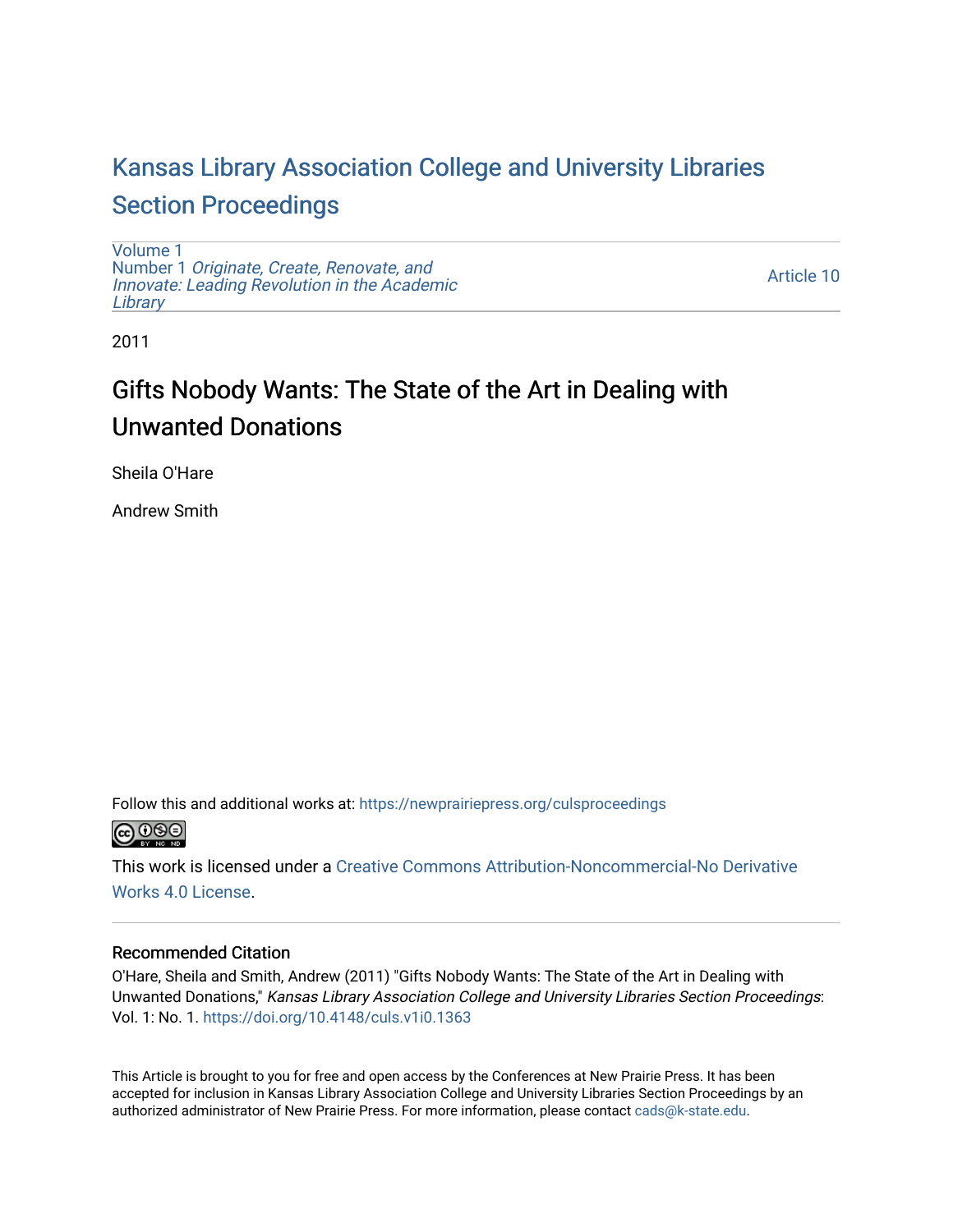# Gifts Nobody Wants: The State of the Art in Dealing with Unwanted Donations

## **Abstract**

As academic librarians and archivists, we continually face the same problem: what to do with wellintentioned but inappropriate gifts. This presentation will look at current best practices in dealing with unwanted gifts before they enter the collection and removing unwanted materials from existing collections. Examples of effective collection management policies that cover both acquisition and deacquisition of items will be provided, together with suggestions for creating a cooperative understanding between the library/archive and the development office.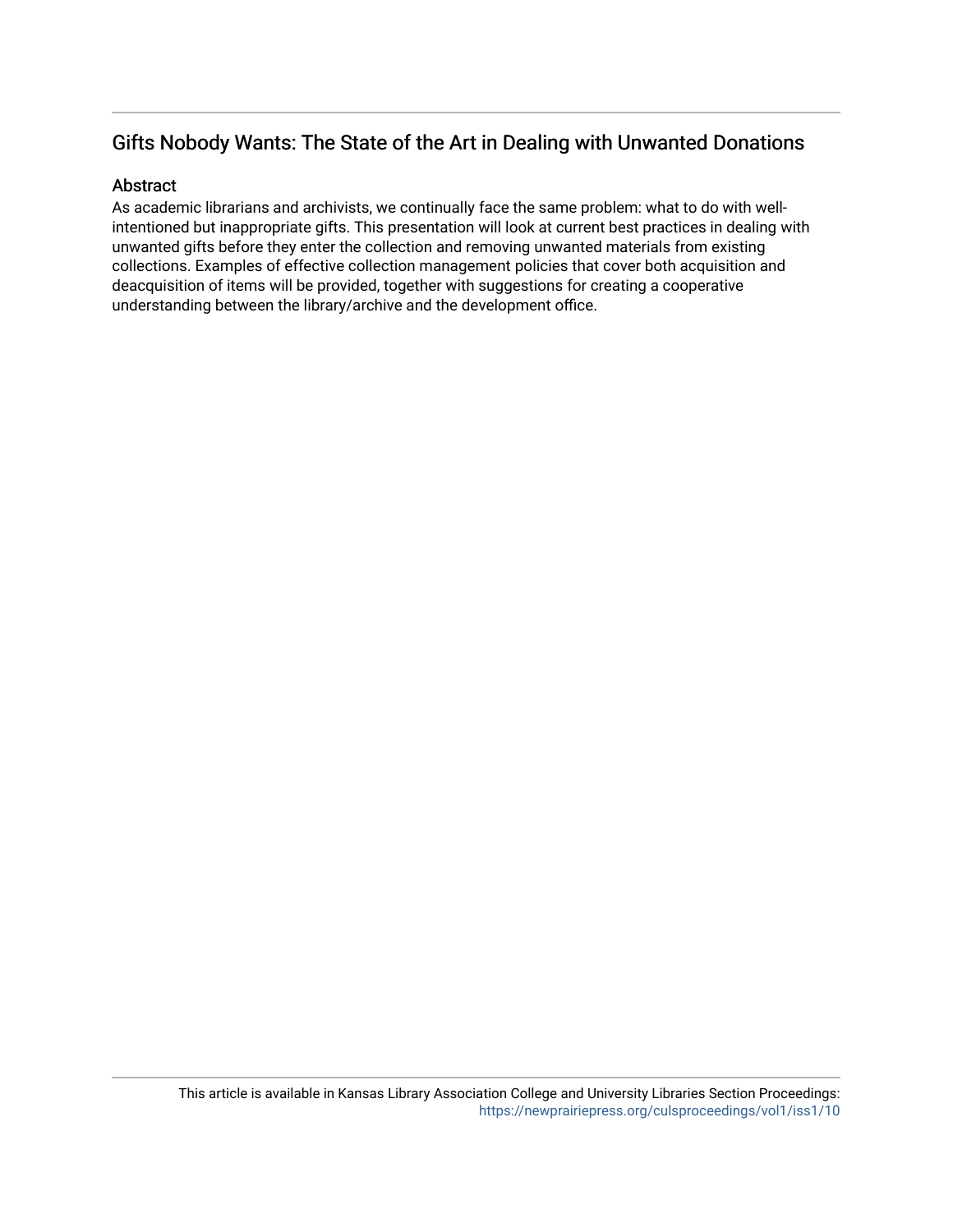

Volume 1, 2011

*Originate, Create, Renovate, and Innovate: Leading Revolution in the Academic Library* 

## **Gifts Nobody Wants: The State of the Art in Dealing with Unwanted Donations**

Sheila O'Hare Emporia State University Emporia, Kansas

Andrew J.M. Smith Emporia State University Emporia, Kansas

#### **Abstract**

As academic librarians and archivists, we continually face the same problem: what to do with wellintentioned but inappropriate gifts. This presentation will look at current best practices in dealing with unwanted gifts before they enter the collection and removing unwanted materials from existing collections. Examples of effective collection management policies that cover both acquisition and deacquisition of items will be provided, together with suggestions for creating a cooperative understanding between the library/archive and the development office.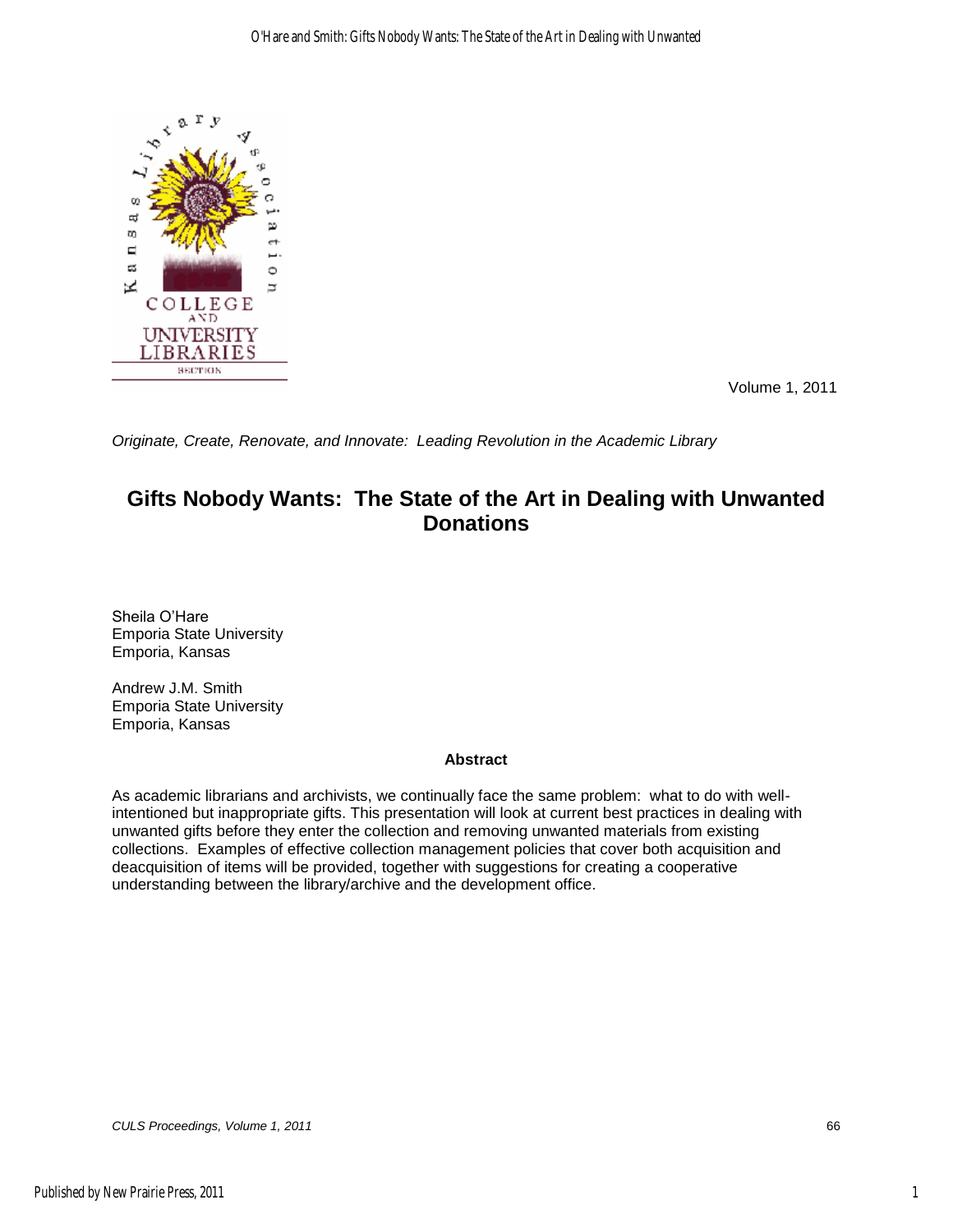Gifts-in-kind are a constant issue for librarians and archivists. They provide an additional means of collection growth and a way to enhance social relationships (Korolev, 2002); at the same time, they may be burdensome to process, duplicative, a strain on limited storage space, and a nightmare when disposal becomes an issue (e.g., Norris, 2003). The current increased level of interest in the topic is sparked by a number of factors. On the part of donors, downsizing -- whether prompted by economic hard times or the aging of the population -- has made reductions in personal collections desirable. Hard-to-store book collections can, in some cases, be replaced by ebooks, and the idea of donating print volumes to a repository, with a tax deduction attached, is appealing. Donors also look to archives and special collections to see that their personal history will be preserved even if they lack the capacity to store the relevant items.

On their side, libraries are experiencing real or perceived space issues. Traditionally, libraries have had a particular cultural resonance as unchanging sources of communal memory or "sacred space" (Maxwell, 2006). However, today they have become providers of range of additional services that compete for the same physical territory. They house cafes, meeting rooms, computer centers, teaching labs. The role of the library as the seat of an *enduring* collection worthy of reverential treatment is diminishing, at least on the part of administrators. Thus the shift to electronic resources, which opens the possibility of discarding the collection's print copies, becomes a very attractive option. And, at the same time, the gifts keep coming.

While some gifts-in-kind have been seen as a partial solution to reduced library collections budgets, there are some types of gifts that are more trouble than they are worth. In the discussion below, we will provide some background for the increased focus on gifts-in-kind, identify some types of gifts that always present problems, and evaluate current strategies for dealing with unwanted gifts.

#### **Background: Some Publicity** *is* **Bad Publicity**

Why do gifts in kind pose a significant problem? Put simply, at a time when libraries feel under threat from competitors and shrinking budgets, nothing creates as much negative publicity as the "dumpster full of books" scenario. Johnson (2009) summarizes three incidents succinctly:

Libraries have run into political problems when their communities have discovered withdrawn materials in dumpsters and landfills. Nicholson Baker attracted national attention with his 1996 *New Yorker* article on massive withdrawal and discard projects at the San Francisco Public Library. The University of New Mexico Library made the news in 2001 when faculty members protested withdrawing back runs of several hundred math journals. The library faced severe space constraints and was, at the time of the withdrawal, providing online access to the titles through JSTOR. As a result of the protest, the library reacquired or replaced all withdrawn volumes. In 2004, East St. Louis citizens discovered ten thousand deselected books and albums in a decommissioned library building. The items had been withdrawn and left behind when the library moved to a new, smaller building in 2001. The intention had been to sell the materials, but a new library director knew nothing about the collection or the intent to sell it. The discovery resulted in an imbroglio and bad publicity for the library and East St. Louis. (p. 152).

Nicholson Baker's *Double Fold* (2001) and *New Yorker* articles (Baker, 2000, 1996; see also Bee, 2008) created so much unease in library circles that the Association of Research Libraries devotes a web page to his work and related rebuttals, reviews, and responses (Association of Research Libraries, 2008). Though Baker has done much to promote preservation and to publicize the value of libraries, he has fostered an atmosphere of deaccession paranoia on the part of librarians and archivists. Thus the lament by archival scholar Richard J. Cox (2000, para. 29, 34): "Should we save all old buildings, old books, and printed ephemera? Should everything always be saved in the original form? Or, is this a misunderstanding of just what the responsibility of librarians and archivists represent? Archivists, for one, have always operated on the premise that they must be selective…Nicholson Baker might think of himself as a Greek hero, calling others to join in his epic quest to save America's past. But….Baker reminds me, unfortunately, of Sisyphus."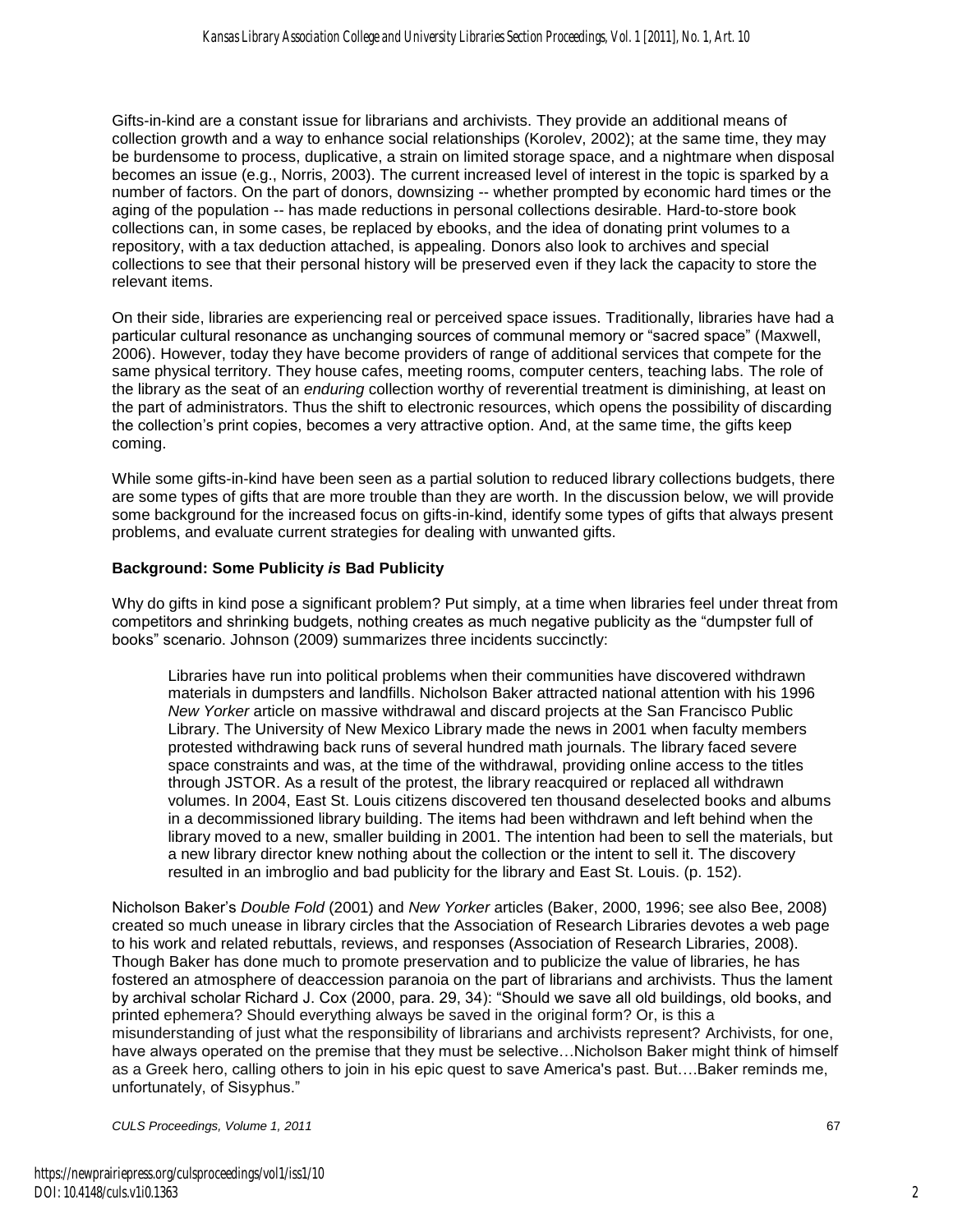Beyond Baker's role, new methods for redistribution of unwanted gift books have emerged as possible solutions to the deaccession problem. A few businesses have stepped up to fill some of the gaps. For example, the Borders bookstore chain, after its acquisition of Waldenbooks, received considerable attention when its plan to toss old Waldenbooks inventory became known; in response to a Facebook campaign titled "Donate, Not Dumpster!," Borders abandoned the plan (Mui, 2010). It eventually made an arrangement to donate some -- but not all -- of the books in question to Gifts In Kind International, a nonprofit organization that distributes corporate donations. However, the products, including books, must be new. For libraries faced with multiple old book donations, the proliferation of online booksellers and auction sites may be a partial remedy, whether by Amazon.com, Alibris, eBay, or other vendors (e.g., Clark, 2006).

Obviously, museums and archives are also affected by space and economic factors. The "surreptitious" consignment for sale by auction of rare books from the University of San Francisco's library collection aroused widespread dismay. Belanger (2009) found the sale inappropriate in at least two respects. First, ―the University president seems to have taken over and is attempting to micromanage deaccessioning, something that I would think should be the responsibility of the Library Dean and Library staff members." Second, "Ironically, President Privett has stated that money made from the sale of Rare Book Room items will go towards the renovation of the room itself. Once collections are compromised and books, manuscripts, artworks, ephemera and related items have been cannibalized from them, for what purpose will the Rare Book Room be renovated?" (para. 7, 10). Similarly, the New York Public Library's 2005 sale of nineteen famous artworks was viewed as damaging to the institution's credibility (Druga, 2010).

Several controversial museum deaccessions in the 2000s have also raised concern. The issue is particularly pressing for universities with "embedded" museums: is it appropriate for boards of colleges to sell off pieces in order for the larger institution to stay fiscally solvent? Museum ethical codes, i.e., those of the American Association of Museums (AAM) and the Association of Art Museum Directors (AAMD), require that deaccessioning originate from curatorial decision-making and be intended to improve the quality, scope and appropriateness of the permanent collection (Fincham, 2010). Sale proceeds are not to be used for operating expenses, salaries or building repairs (White, 1996), much less for unrelated expenses of the parent institution.

However, attempts to subvert these rules – not to mention donor intent – have increased as institutions search for ways to make up for budget shortfalls. The financially troubled Brandeis University's attempt to close its (apparently quite solvent) Rose Art Museum, reopen it as an arts center -- and thus eliminating its status as a "museum" – in order to sell its collection is a case in point (Jen, 2009; Chen, 2009). In 2007, Randolph College's surprise removal of four paintings from its Maier Museum of Art for sale at auction to raise money for the college's general budget aroused similar alarm and dismay (Katzman & Lawson, 2009).

Moreover, as repositories are making their way through their collections, often as part of digital archive initiatives or metadata projects, they encounter entirely undocumented items of unknown status. Were they outright gifts, or loans? Unfortunately, many undocumented collections went unprocessed simply because they never should have been accepted by the repository in the first place. Is it safe to deaccession and dispose of them?

Library and archives organizations are well aware of these issues. In 2008, International Federation of Library Associations and Institutions (IFLA) issued its best practice guidelines for gifts and donations to library collections. As authors Cassell, Johnson, Mansfield, and Zhang. (2008) properly noted, "The question may be asked as to why a written set of *Guidelines* is needed for gifts and donations. While gifts and donations are free of purchase costs, they are not without costs to the receiving library" (p. 1). In the case of ordinary book donations, the costs may be related to transportation, inspection, cataloging, and space. In the case of archival material -- manuscripts, photographs, realia, rare books -- the potential costs become more onerous and complex. Benedict (1984) mentions that "library solutions to collection management problems do not offer much guidance in dealing with unique documents" (p. 44), and certainly the consequences of accepting or rejecting a gift are heightened.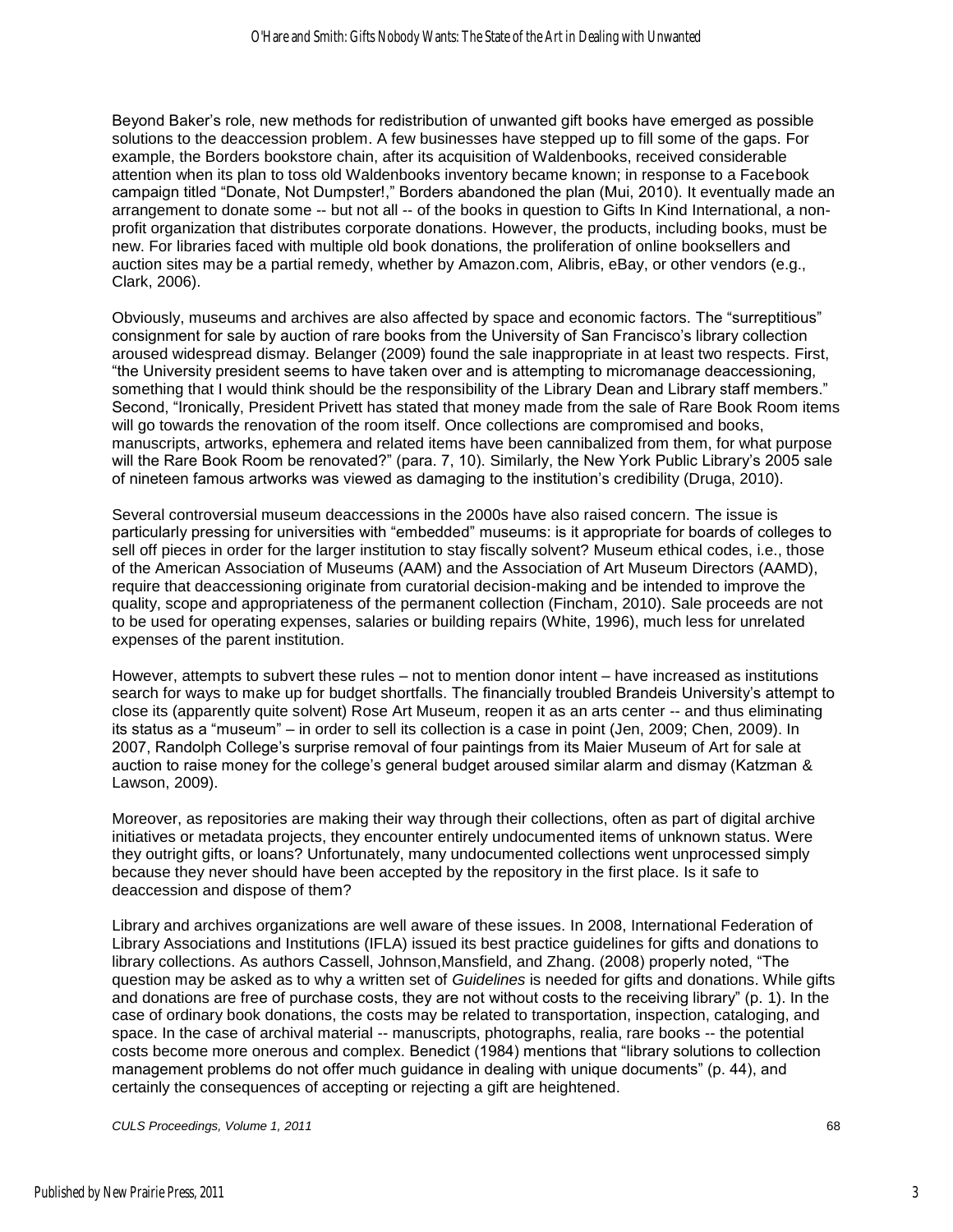And academic libraries are dealing with a growing need to cultivate donors, regardless of whether the interests of the repository and the campus development officer are consistent. In tough economic times, libraries have been placed in the position of having to pay more and more attention to development activities (Browar & Streit, 2003). Martin (2000) notes that there are immediate problems when academic libraries launch development efforts, the first being that "no one ever graduated from the library" (p. 565). In other words, the donor tends to think of the institution as a whole, or possibly the relevant academic department, before the library. This may mean more pressure to accept gifts-in-kind that are not within the scope of a library's collection, with a consequent loss of autonomy and direction on the part of the repository (Wedgeworth, 2000). A survey of archivists in 2000 (Sauer, 2001) revealed that the primary reason respondents accepted out-of-scope collections was fear that a refusal would have a negative impact on the donor relationship.

The best recommendation is the simplest: a gifts policy is the best way to deal with these issues (Buis, 1993; Korolev, 2002; Bybee, 1999; Reed-Scott, 1984). Ideally, the policy should (1) identify the individuals who are authorized to solicit or accept gifts on behalf of the library (or, in the case of unsolicited gifts, who are authorized to accept the *offer* of a gift); (2) include language to the effect that the gift becomes the property of the library and may be disposed of at a later date, if circumstances so require; and (3) provide a procedure for deaccession, if a separate deaccession policy does not exist.

However, even if the repository is armed with a suitable gifts policy, it may falter in the face of certain types of gifts. The following sections address a variety of potentially embarrassing and burdensome gift situations, potential pitfalls, and current options for handling the problem donation.

#### **The Gift You Keep on Getting**

After Aunt Kate's [Kate Hanson, the authors' aunt's] death [in 1968], we disposed of an estimated 4,000 books and every *National Geographic* magazine from 1917 on. (Bales & Bales, 2000, p. 293.)

If there is one magazine that has a particular durability in subscribers' homes, it is *National Geographic*. The magazine was more expensive than other journals, available only by subscription, and known for its highly-praised photography. It had all the indicia of a "collectible" to middle-class households: pricey, prestigious, and rare, or at least uncommon. In the example above, Kate Hansen's *National Geographic*s went to Fort Hays State University; her papers went to her alma mater, the University of Kansas, which presumably already possessed a run of the magazines. Some repositories (for example, the Massachusetts Institute of Technology (MIT) Libraries) specifically note that they do not accept "popular magazines (i.e. National Geographic, Smithsonian, etc.)." (Massachusetts Institute of Technology Libraries, n.d.).

Other gifts of this ilk include *Reader's Digest* condensed books; old computer manuals; materials in outdated formats (vinyl record albums, slide transparencies, obsolete computer discs); and, in the case of archives and special collections, documents that may have "historic value" only for their original owners. A listserv posting by Ann Tate, Library Director of the Stonington Historical Society, illustrates the dilemma:

I am getting tired of people coming into my organization with papers/check registers/whatever and giving them to us to "keep" for them. Whenever I tell them, if we can't use it, do you want it back or may we dispose of it, I am looked at as if I have horns on my head and given a "how dare you even think of such a thing" look. As more people in our community retire to smaller homes or retirement complexes this is starting to happen frequently. (Tate, 2008).

The scenario Tate describes is all too common.

In addition, academic libraries may be perpetrators as well as victims of unsought largesse. One recurring strategy involves the shifting of back runs of scholarly journals, usually in the sciences, from one repository or campus unit to another. In a typical scenario, University Library A decides to deaccession a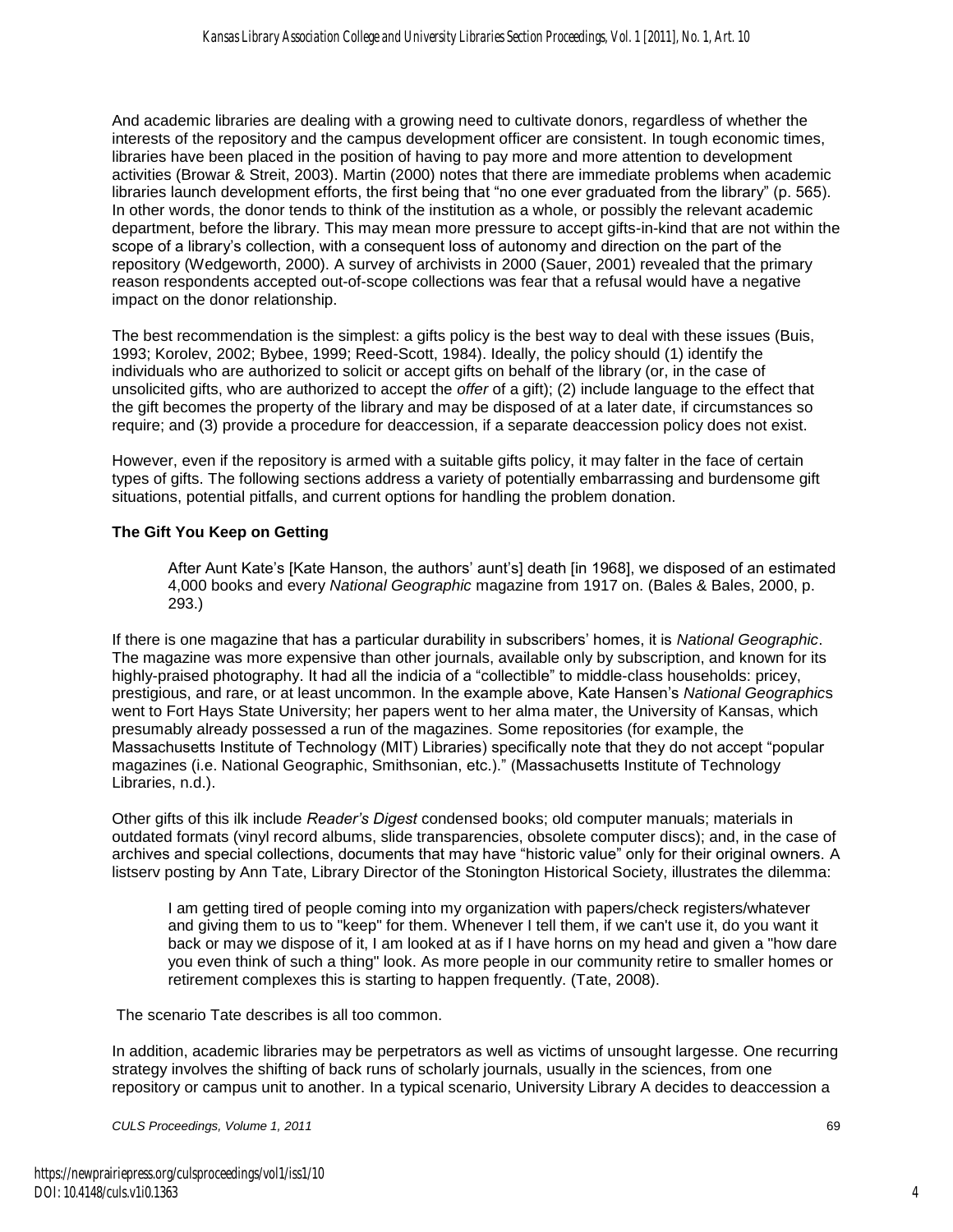long run of an agricultural journal from 1950 to 1980, and posts an inquiry on a listserv: does any other academic library want to fill in gaps in its own collection of the title? If Library B needs one or two volumes, it may not wish to admit it; at the least hint of interest, Library A will dump the entire deaccessioned run at Library B's doorstep, with the excuse that Library A "had no time to look for specific volumes.‖ The multiple boxes of the journal are now Library B's problem. And a problem it is: as noted above, discarding books and periodicals seems to inflame public opinion in a way that few other disposal processes do.

So, even if a donation includes some items of interest scattered among multiple boxes, is it always worth accepting? Ballestro and Howze (2005) used a cost-benefit analysis to determine whether the acquisition of a large gift from the Economics Department at Southern Illinois University to the campus library was worth the transportation and labor (processing) costs involved. The gift included 906 monographs, 189 of which were eventually added to the collection. Was the gift worth the effort?

The answer: possibly more so for what it revealed than for the added titles themselves. The gift titles overlapped with the library's collection by 83%. As the authors noted, "had [the Economics Department] given us their copies when they were new, we could have avoided a significant duplication of effort….[Moreover,] It is doubtful that the Economics Department is the only department on campus with its own clandestine library or reading room" (p. 63). Strnad (1995) described a similar situation in which McLure Education Library at the University of Alabama was offered the contents of the College of Education's Belser-Parton Reading Lab, which were dated, in poor condition, and in obsolete formats. A potentially tense situation between faculty and library as resolved cordially when librarians were able to point to the repository's mission and collections policy statements; the documents stated that the library was designed to house a current circulating collection, and was not established as an archival repository. A Kent State University library study found, not surprisingly, that library-purchased books were used significantly more than gift titles (Kairis, 2000).

The best way to handle duplicative and always-undesirable donations is to follow the lead of MIT and refuse them immediately by means of a prominently displayed list of exclusions. For most potential donors – who will certainly never refer to or comply with a collections or gift policy unless it is short, readily available, and unambiguous – clear and specific language is necessary. This course of action may not always be feasible; in that case, the Library of Congress provides a suitable alternative: "The Library welcomes inquiries about donations of library materials but cannot accept everything. Prospective donors should NOT send the item(s), but instead, send gift offers identifying the item(s) to be donated" (Library of Congress, n.d.).

However, if donors choose to ignore the exclusions list, or the library already has a back room stuffed with old gift books, there are still some options:

#### *Recycling and Pulverizing*

For widely-held books and periodicals, there are always recycling centers; however, most require the removal of covers and spines of hardcover books, and may have issues with glued text blocks as well. If a library is willing and/or able to pay for their services, companies like the unpleasantly-named Book-Destruction.com will utterly obliterate the material:

When your load of books arrives at our facility, it will immediately be ground into tiny fragments, baled and then sent to the paper mill to make new paper. A vast majority of book recyclers remove the back spine and discard that, along with the front and back hard cover into the landfill destroying only the inside of the book. Our process destroys the entire book, and in many cases, even the cardboard boxes they come in. (Grossman Environmental Recycling, 2009, para. 5)

5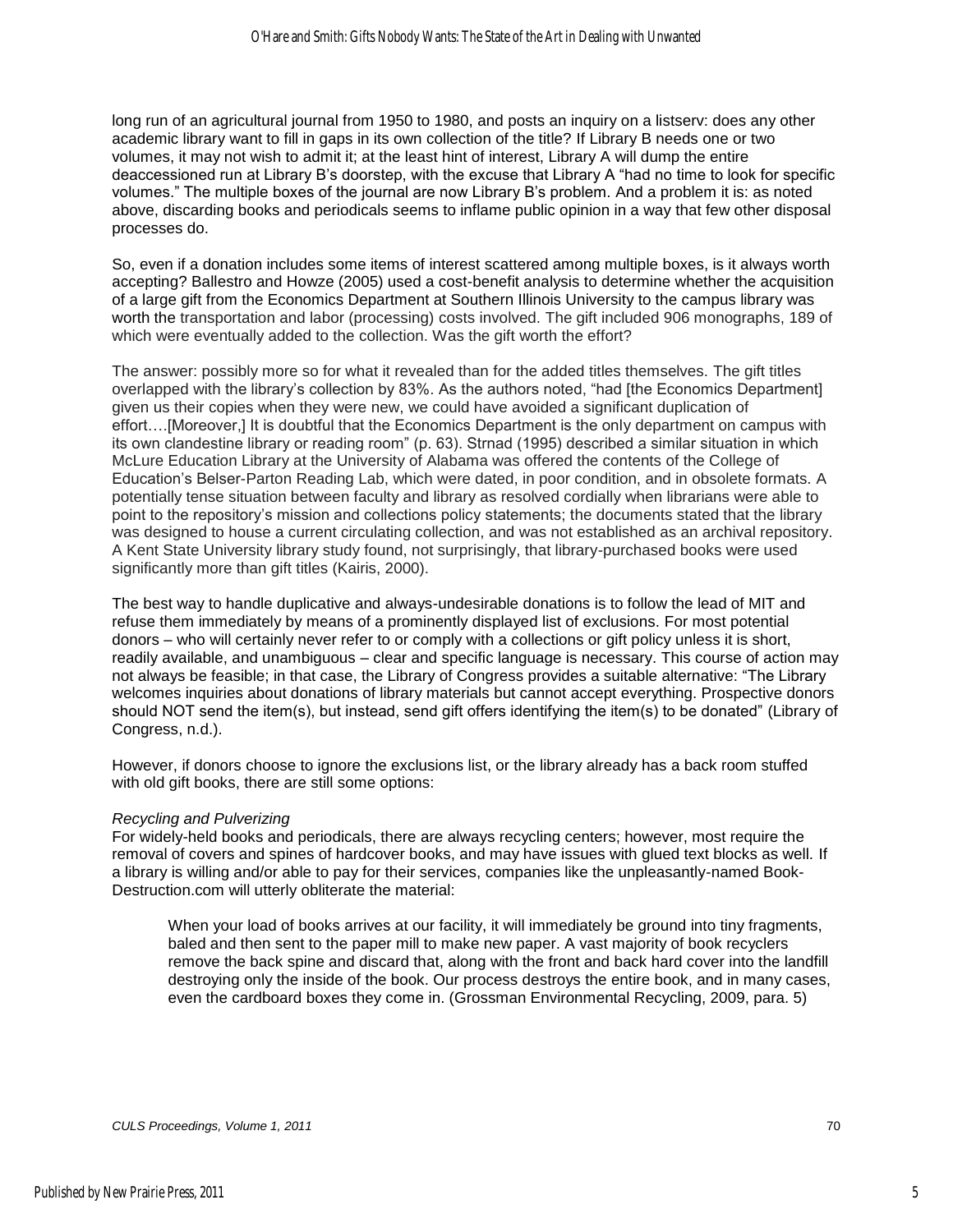#### *Old Books as Art*

Another recent development is the use of unwanted gift books in student art assignments or scrapbooks, in "altered book" projects (see, e.g., Abrams, 2007; International Society of Altered Book Artists, 2010; Thompson, 2010), or even as furniture: stools, tables, counters, and, yes, bookshelves (see Fenton, 2010; Furniture Made of Books, n.d.). These options are clearly preferable to pulping, but they may still engender some animosity. As book artist Nicholas Jones (Weil, 2008, para. 9) explains:

A number of people find what I do with books abhorrent, but I have to take that criticism on board, but not think about it too much and be singular in my vision. The greater majority of my work is fabricated from remaindered or discarded books, so I feel somewhat vindicated in my making of new works from this ostensibly recyclable material. Some librarians detest what I do and funnily these are the same people who send thousands of books of to their landfill graves and see no irony in the very fact that they can get up on their soapboxes and accuse me of being an iconoclast.

In the end, these are ingenious but, as yet, small-scale solutions. Donating unwanted books and magazines to a more suitable repository or organization -- if one exists -- has appeared to be a more promising route (but see "The Gift Re-Gifted," below).

#### *Online Sales*

This option certainly has the support of used book dealers; representatives from Albris and Better World Books have promoted their services at library conferences (Kane & Agner, 2009). The for-profit company Better World Books, in fact, avers that it will take any and all books donations from libraries, regardless of quality or condition; however, since these items cannot, as a practical matter, be resold, libraries can only be left wondering if books bearing their institution's labels and stamps will turn up in those well-scrutinized dumpsters again.

EBay and other online auction sites have been used successfully by libraries as a collection development tool (Zumwalt & Konieczny, 2008), and some have ventured into the resale market as well. Kackley, Cawla, Beygo and Miller (2003) describe a pilot project conducted at the University of Maryland's Engineering and Physical Sciences Library in that year. The library sold gift books on the internet via eBay and Amazon.com, resulting in gross sales totaling \$9,326, a net profit of \$6,917, for only 96 calculated staff hours. The authors believed that the project was an excellent public relations activity; the funds were used to purchase titles requested by university faculty, library staff were enthusiastic, and unwanted gift books that would otherwise have required disposal were converted to cash. However, after three years of operation and over \$18,000 in sales, the Library Administration Earned Income Committee banned the book sales project; it issued an administrative memo stating that the UM libraries had the primary mission of facilitating access to information, and thus they were not to engage in retail sales business (with the stated exceptions of photocopying services, room rentals, or bulk sales to commercial vendors). The University of Iowa avoided this issue by choosing to sell its unwanted gifts by consignment via a book dealer (Wachel, 2003).

Public libraries have also ventured into online sales. One public library enlisted its Friends group to sell donated or withdrawn books on eBay; the group sold 167 titles in eighteen months, earning \$6,700 (Hill, 2003). Other librarians relate similar stories (Pierce, 2004; Baxter, 2000), or simply advocate the use of eBay and online sales in general as tools for managing collections (Clark, 2006). Moreover, if libraries have been relatively slow to recognize the potential of the online markets, others have; Beinhoff (2000) notes that inflated price estimates on online auction sites have promoted library book theft. One example: felony charges were brought against a Springfield, Illinois public library assistant, Lori Burger, who removed over 1,000 donated books from the library over an 18-month period and sold them on half.com, eBay's fixed price section, earning slightly more than \$10,000. (Rhodes, 2005).

Deaccession and even disposal of archival material is a much more sensitive issue. This is exemplified in both the current existence of a Society for American Archivists' Deaccessioning and Reappraisal Development and Review Team, and the caveat contained in the group's meeting minutes for August 13,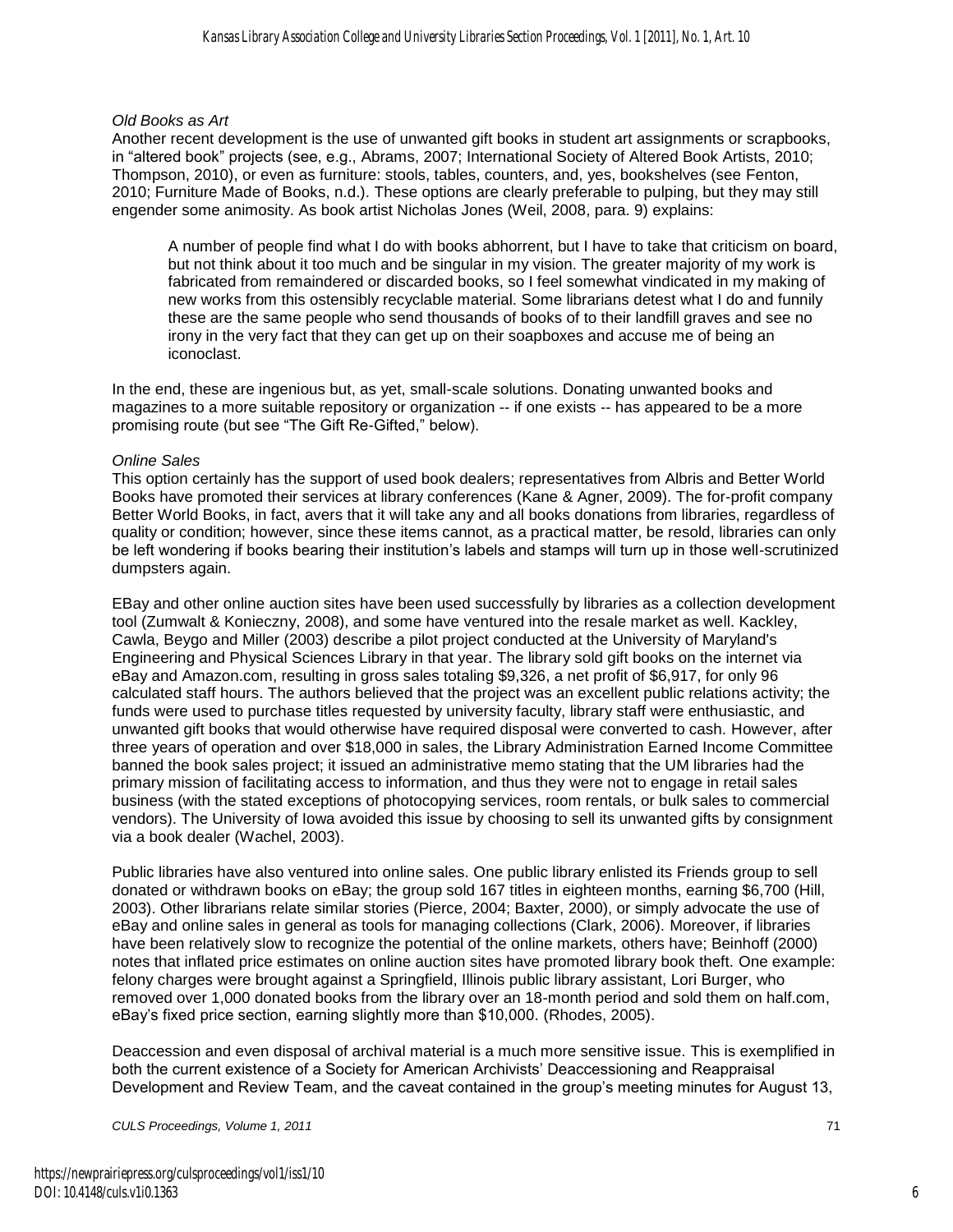2009: "Those concerned about their institution objecting to their participation in the group might consider using a personal gmail or aol account for team communication.‖ **(**Laver, 2009, para 1**)**. Some archivists oppose deaccession except in the most extreme situations. Others disagree, often referencing Ham's (1984) comments on the dilemma of archivists in the era of "overabundant" records, and his view that ―deaccessioning must become an integral part of collection management‖ (p. 17). In a famous 1981 article, Rapport acted as provocateur when he noted that "every repository of public records has on its shelf records which, if offered today, we would not accept…none of us, as far as I know, reappraises holdings systematically and periodically. That is what I am proposing we do. Under this proposed reappraisal procedure we would be obliged to make a case for continuing to retain records rather than for getting rid of them"(p. 143, 145). Benedict (1984) responded with a rebuttal entitled "Invitation to a Bonfire," protesting that Rapport's policy would encourage "piecemeal dismemberment" of collections according to transitory criteria.

Doylen (2001) describes an experimental use of online auctions by the Division of Archives and Special Collections at the University of Wisconsin-Milwaukee. Artworks, photographs, coins, and other duplicative or out-of-scope donated items (only items with a value of \$1,000 or less were selected) were listed on eBay; during an approximately six-month period, the archive completed 101 transactions online and generated \$2,300. However, Doylen raises a possibly unanticipated objection to online sales: the possible negative impact on archival acquisition programs. In other words, "on-line auction sites increase the possibility that individuals may prefer to profit from the sale of their records and manuscripts rather than donate them to an archival repository" (p. 361).

In general, archives and museums have been slow to embrace online sales. In Britain, the Museums Association included the following statement in its "Disposal Toolkit" (2008): "Some museums may think about selling items through eBay. When considering this method museums are advised to weigh up the benefits of openness and transparency that this would bring, and the potential damage to their reputation for using a largely unregulated site" (p. 18).

#### **The Gift that Smells Bad**

In 2005 the PANL [Provincial Archives of Newfoundland and Labrador] commissioned the destruction of some 200 boxes containing various documents. The contracted shredding company, after leaving the boxes sitting on their warehouse floor for approximately four to five months, sold the boxes to a local antiques collector for \$500. The local collector in turn attempted to sell the boxes to the Memorial University Maritime History Archive, but the archivist found the collector's story of how he obtained the documents to be somewhat dubious. The archivist contacted police regarding the documents, charges were laid against the collector and a trial followed in 2008. Over the course of the trial it was revealed that the documents within the boxes contained information that held great cultural and historical relevance to the province… The MU archives were prepared to pay \$122,000 for the boxes, and appraised the entire collection to have an approximate value of \$200,000. When the Provincial Archives was questioned about why these documents, deemed to be of such value to the province on both a monetary and cultural/historical value, were to be shredded, the archives responded saying the documents were in poor condition; due to animal, bug, and mold infestations that made them a possible health threat. Interestingly, the archivist at Memorial University found the records to be in rather good condition, hence the institution's willingness to pay over \$100,000 to acquire them. Following the trial the documents were returned to the Provincial Archives where they are currently available for public use. (Wall, 2010, para.11.) [Citations omitted.]

Perhaps this is why our friends at Book-Destruction.com assure prospective clients that "we will NEVER resell your material under any circumstance." (Grossman Environmental Recycling, 2009). Some gifts are moldy, water-damaged, spotted, crumbling, musty, and/or insect-ridden. However, as the anecdote above indicates, simply discarding a gift in poor condition may have unexpected repercussions – particularly since "poor condition" may have a different meaning depending on the item or collection's rarity.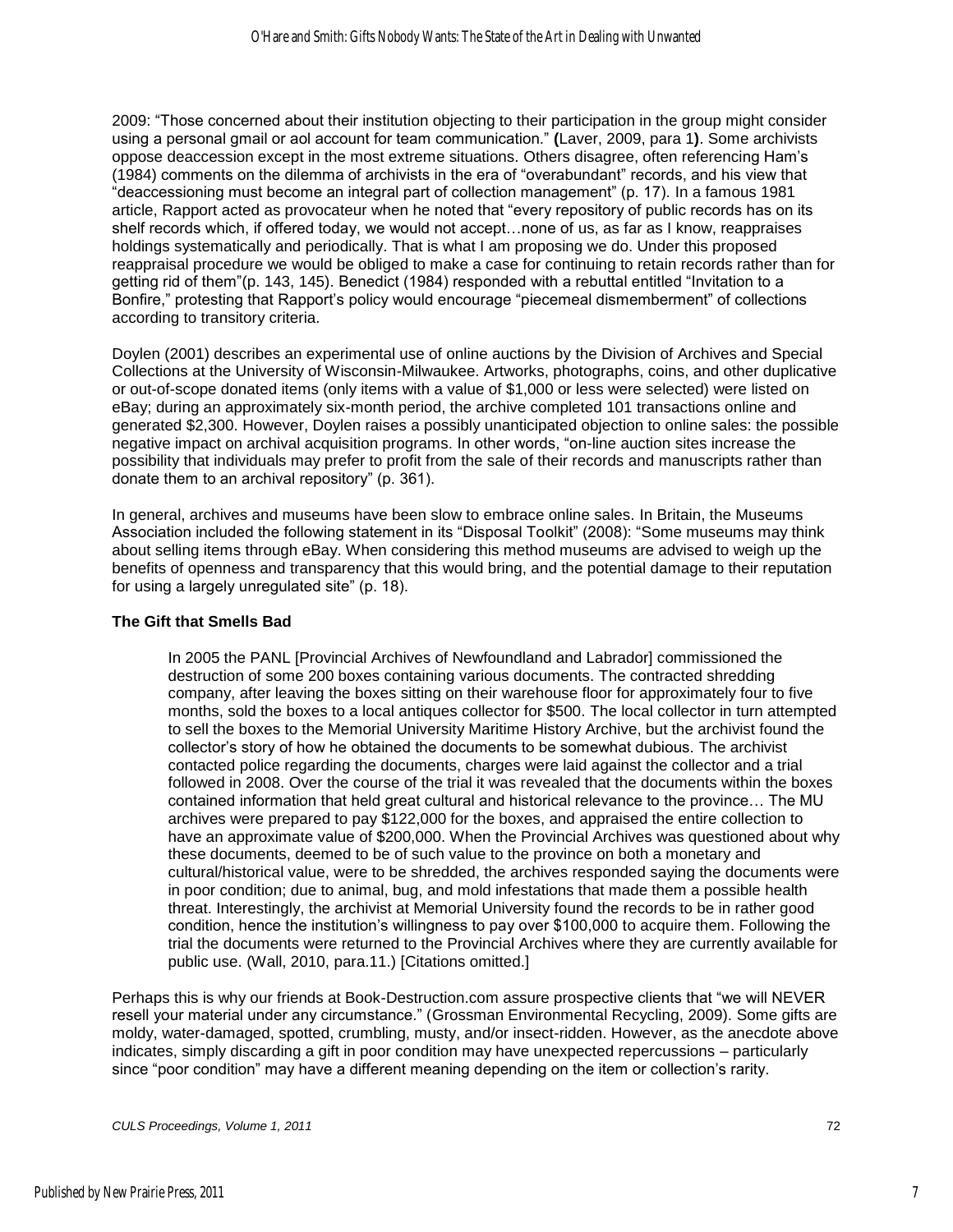Again, a gifts policy should give the library the ability to reject items based on condition. Some authors recommend the use of a checklist to give guidance to possibly-uninformed donors who, for example, may not realize that highlighted and ink-annotated books are undesirable for library collections. In other cases, the library or archive may be unable to provide adequate conservation for a damaged collection, and should be able to refer the potential donor to another repository.

Others gifts may "smell bad" in a metaphorical sense. These include gifts of questionable provenance, which is an invitation to litigation. In *Charash v. Oberlin College*, 14 F.3d 291(6th Cir. 1994), plaintiff Helen Charash was the sole heir of artist Eva Hesse. After Hesse's early death in 1970, a trunk containing 44 of her drawings was allegedly lost; it reappeared several years later at the gallery of Donald Droll, Hesse's art dealer. At some point thereafter, Droll gave the 44 Hesse drawings to his brother, Philip; Philip later donated the drawings to Oberlin College. According to Charash, in 1988 she was shocked to discover that Oberlin was displaying the drawings as part of its collection. She demanded that Oberlin return the drawings to her, claiming that neither of the Drolls had her authorization to dispose of them. Oberlin refused, and Charash filed suit in 1991.

The published opinion in the *Charash* case deals with a jurisdictional issue; it does not detail the final resolution of the ownership of the drawings. What happened? Unfortunately, according to a communication from Andria Derstine, Curator of Collections at Oberlin's Allen Memorial Art Museum, "by order of the court, all information about the case must be kept confidential by both parties" (A. Derstine, personal communication, October 10, 2010) Obviously, the parties reached a settlement. The key element in cases like *Charash* is the time of discovery of the alleged theft. *O'Keeffe v. Snyder*, 83 N.J. 478 (N.J. 1980), is the best-known case in this area; it involved a theft of paintings from a New York art gallery. When the paintings resurfaced 30 years later, artist-owner Georgia O'Keeffe brought suit to recover them from a subsequent bona fide purchaser. The court held that the statute of limitations did not begin to run until O'Keeffe knew, or should have known, of the identity of the possessor of the paintings; only at that point did her cause of action for replevin (or the return of the paintings) accrue.

Provenance issues, particularly those related to inadequate or suspect documentation, are prominent in cases involving stolen cultural property: antiquities, World War II era confiscations, and Native American burial and sacred objects (see FitzGibbon, 2009; Gerstenblith, 2003-2004; Phelan, 2000; 2004; Redman, 2008). The complex analyses involved in cultural property cases go far beyond the scope of our discussion here; however, it is interesting to note that large-scale deaccessions and restitutions have been the result.

#### **The Gift with Strings Attached**

If a gift comes with special conditions or restrictions attached to it, these elements should be clearly stated from the outset. Many repositories have a backlog of gifts or loans that were accepted with minimal formalities and inadequate documentation; this was often part of a now-lost institutional culture of handshake agreements.

A couple of cautionary tales illustrate the importance of this advice. Becker (1993) details the tumultuous relationship that ensued when Rutgers University agreed to house the editorial offices of the *Partisan Review*, a well-known but financially-strapped literary journal, and to add its editor, William Phillips, to the faculty. As part of the arrangement, Rutgers also wanted the journal's archives for its library. The parties reached an accord in 1963, which, unfortunately for Rutgers, was informal and represented only in a short letter from Rutgers' then-provost to Phillips. A key sentence read: "It is to be understood that in coming to Rutgers you will bring with you the files of the *Partisan Review* to be deposited in the Rutgers Library." (p. 322). Accordingly, the papers in question arrived at Rutgers and grew with periodic additions over the next 15 years; the university library maintained, described, and serviced the collection, expending over 1 million dollars in the process.

The relationship between Rutgers and the *Partisan Review* soured in 1978, and Phillips approached Boston University about providing it with a new home. Boston University agreed, but only if the journal's

8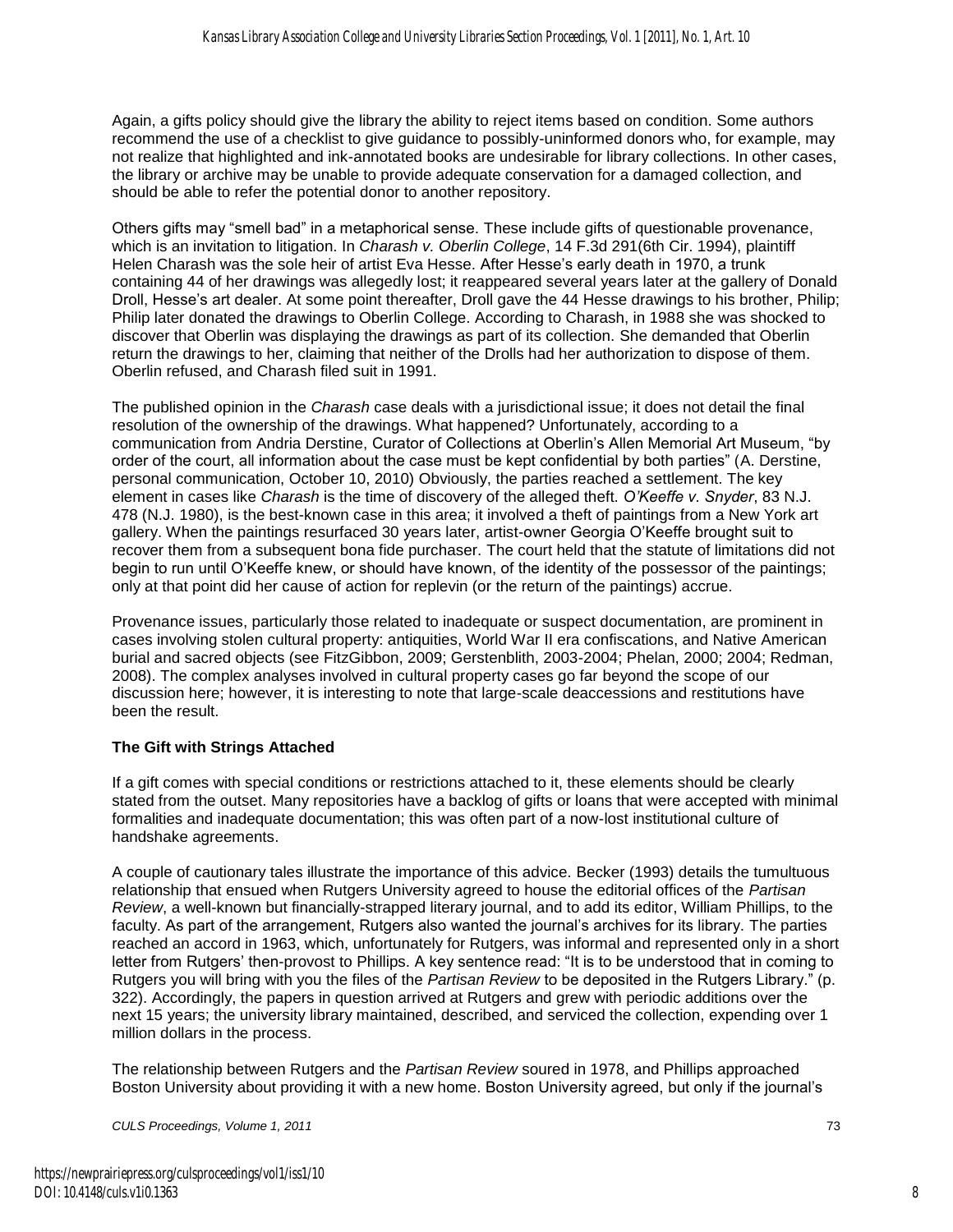archive, and the ownership rights thereto, accompanied it to Boston. So began the legal battle between the parties. The case hinged on the meaning of the word "deposited" in the 1963 letter. Phillips and the *Partisan Review* argued that Rutgers had simply agreed to house the papers; Rutgers claimed that ―deposited‖ was used in the terminology of depository libraries and copyright law (in which deposited copies became the property of the Library of Congress), and meant a transfer of ownership in addition to physical possession. The parties eventually reached a settlement; Rutgers microfilmed the pre-1978 Partisan Review material it had held, while the originals and the journal itself decamped to Boston. "Thus what was originally meant to be a permanent enduring relationship ended in legal controversy, expense, and a great deal of embarrassment to the university and the *Partisan Review.*‖ *(*Becker, 1993, p. 327.) It also prompted Rutgers to reexamine other agreements using the word "deposit" in an attempt to clear up similar ambiguities.

It is important to note that the lack of documentation was not the only problem in the *Partisan Review* incident -- though it did not help matters. A more significant issue was the continued personal entanglement of journal editor William Phillips with the archive; in fact, it was Phillips' mandatory retirement under Rutgers policy that prompted the journal's (and the archive's) departure. In these instances the "gift" should be a separate and discrete transaction from tangentially-related "deals."

The lesson Rutgers learned was also an expensive one. The library should clearly establish any restrictions or special conditions attached to a gift from the start, so the cost and service implications can be weighed against the value of the gift (both monetarily and in terms of its value to the collection). This is especially important for archival collections, which may include significant arrangement, description, and storage costs. Purcell (2005) notes that the U.S. National Archives accepts personal as well as governmental papers; however, "because of other NARA projects and the emphasis on developing online catalogs, since the early 1990s work on creating inventories and finding aids for old and incoming donated materials has been largely ignored" (p. 63). In fact, many archives are now insisting that manuscript donations be accompanied with a money donation sufficient to pay for the processing of the collection.

Other "strings" may involve the gift's reproduction rights. Commonly the donor may wish to retain intellectual property rights relating to the gift. In these cases, any consideration of the item for acquisition must take into account the way in which requests for permission to use the material will be handled with the donor. In *Marshall v. Music Hall Center*, No. 95-CV-70910, 1995 U.S. LEXIS 17904 (E.D. Mich. 1995), a photographer donated a picture of Dizzy Gillespie the Graystone International Jazz Museum. The gift became problematic when the museum permitted the use of the photograph as a program cover for the Montreaux Detroit Jazz Festival. The photographer, Marshall, filed a lawsuit alleging copyright infringement. While the museum argued that Marshall should have stamped the photograph with a copyright notice, or otherwise indicated his retention of intellectual property rights in the image, the court determined that no such effort was necessary. Moreover, the documentation related to the gift in no way suggested that it included a transfer of copyright ownership. In these cases, even if museums are unable to acquire copyright to collections, they should consider obtaining certain usage rights via a license agreement at the time of acquisition (Browar, Henderson, North & Wenger, 2002; Laver, 2005).

Other financial motivations for gift-giving exist; a common one is the tax deduction. The University of Saskatchewan Library sought to deter donations when it eliminated tax receipts for gifts-in-kind below \$5000 in value; these gifts did not tend to lead to later monetary donations and consumed too much staff time. Under their old policy, the library was dealing with "a scenario that permitted a potential donor to buy an average trade book, read that book, and then subsequently donate that book to the library and expect a charitable donation tax receipt for it" (Canevari de Paredes, 2006, p. 57). After the change, the average number of charitable gifts-in-kind dropped by 15%, and the number of "simple" gifts-in-kind also diminished.

It is also important to note that some gifts, and their related endowments, may impose significant restrictions on an institution; the dispute between Princeton University and members of the Robertson family over the use of the \$900-million-dollar Robertson Foundation endowment is a prime example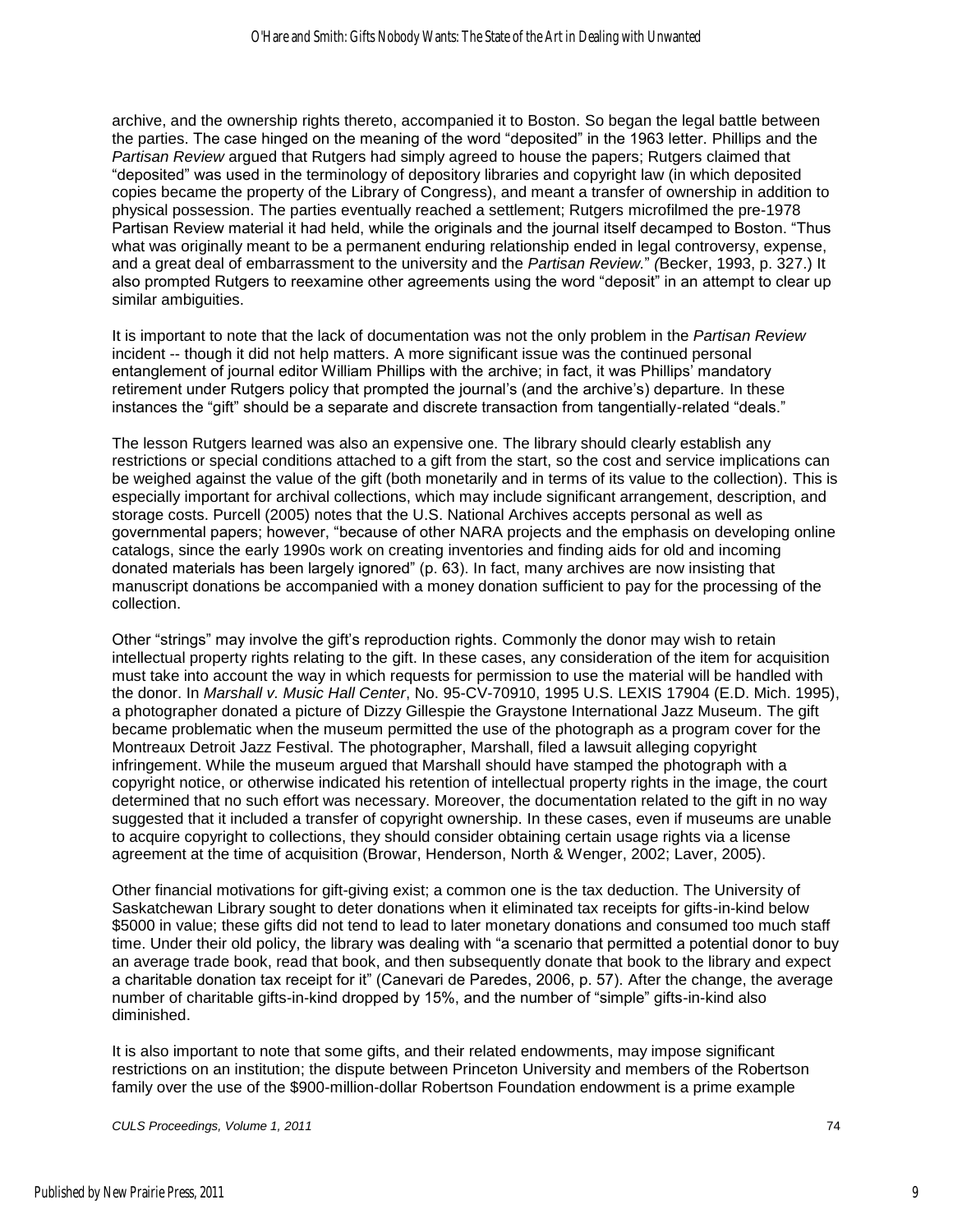(Eason, 2007; Gose, 2008). While this article will not discuss the law of charitable trusts and the doctrine of cy pres, we will note that endowments create particular complications for deaccession.

Other strings attached to gifts may include donor-imposed access limitations on a gift (e.g., closing the collection to researchers for 25 years, requiring a vetting process for access). Yale University acknowledges this in its manuscript donations website (Yale University Library, 2005) :

Sensitive material may, at times, be found within collections. Manuscripts and Archives staff will discuss with a donor the possibility of restricting parts of a collection to protect the privacy of the donor or of others. Although desiring to make all papers and records freely accessible to researchers, the department will normally agree to reasonable and equitable restrictions for limited periods of time.

In these instances, the donor should identify any restricted materials before the library takes possession, and the restriction on access should be for the shortest time possible.

Finally, some gifts may carry associations the library may or may not wish to embrace (see, e.g., Kertesz, 2001; Rappaport, 2003). The extra baggage may be political, social, or even personal. An egregious academic example is the endowed scholarship given by Ophelia Glatman to the University of Denver in 1968, to "perpetuate the memory of my son Harvey," who, more precisely, was the serial killer Harvey Glatman. (Harvey was executed by the State of California in 1959.) Years later, the Harvey Glatman memorial scholarship for University of Denver accounting students was renamed when Harvey's criminal background was brought the University's attention (Pettem, 2009). Some investigation of highlypublicized or conspicuously-bestowed gifts is always a good idea.

#### **The Gift Re-Gifted**

Two recent examples of dubious large "gifts" to libraries help to underscore the importance of considering the costs of actually using some gifts and the importance of thinking creatively to resolve public relations situations. In 2000, the Maricopa County Southeast Regional Library in Gilbert, Arizona was one of the libraries that received a very dubious gift of 15,000 books. The article reporting this gift explains that the books arrived somewhat unannounced and "comprised only ten titles and included 11,496 copies of a single 1960s children's book.‖ (*American Libraries*, 31(6), 28-29., Jun-July 2000). After negotiation with the company giving the books, a better accommodation was reached and the library used the books as give-aways to preschool, Head Start and other programs. The books were all but useless for the library's collection. This incident is similar to the settlement by a Federal Court that required music companies and distributors to compensate libraries in a price fixing case by giving libraries free music CDs. The libraries involved in the class action suit received hundreds of titles each that were "non-sellers" and had been sitting in warehouses. Some libraries went to the expense of cataloging and processing these items but most were far more selective and invested in only a few of the titles for their collections. A large proportion of the CDs were not worth the cost of processing and storing in prime real estate in the library with the expectation of little or no use. These and other library gift stories make it imperative that a library understands both the political and public relations issues that surround gifts and has the good sense to sometimes "just say no" to unsolicited, inappropriate, and costly gifts. (Arizona State Library Archives and Public Records , n.d., para. 4)

―Re-gifting‖ appeared to be a perfect solution to the gifts problem: both giver and recipient benefited, and the books were spared from destruction (see, e.g., Cooper, 1990; Leonhardt, 1997). Recent articles still advocate making use of charitable organizations to solve the gifts problem; Allen (2010) suggests Books for Africa, The Prison Book Club, shelters, hospitals, and thrift stores. In practice, however, one man's trash just may be another man's trash. Librarians with actual experience in African libraries have bemoaned the inappropriate and/or worthless titles they have received. Hite (2006) avers that "sending inappropriate books is more harmful than sending no books," (p. 7), and includes examples in support of her position: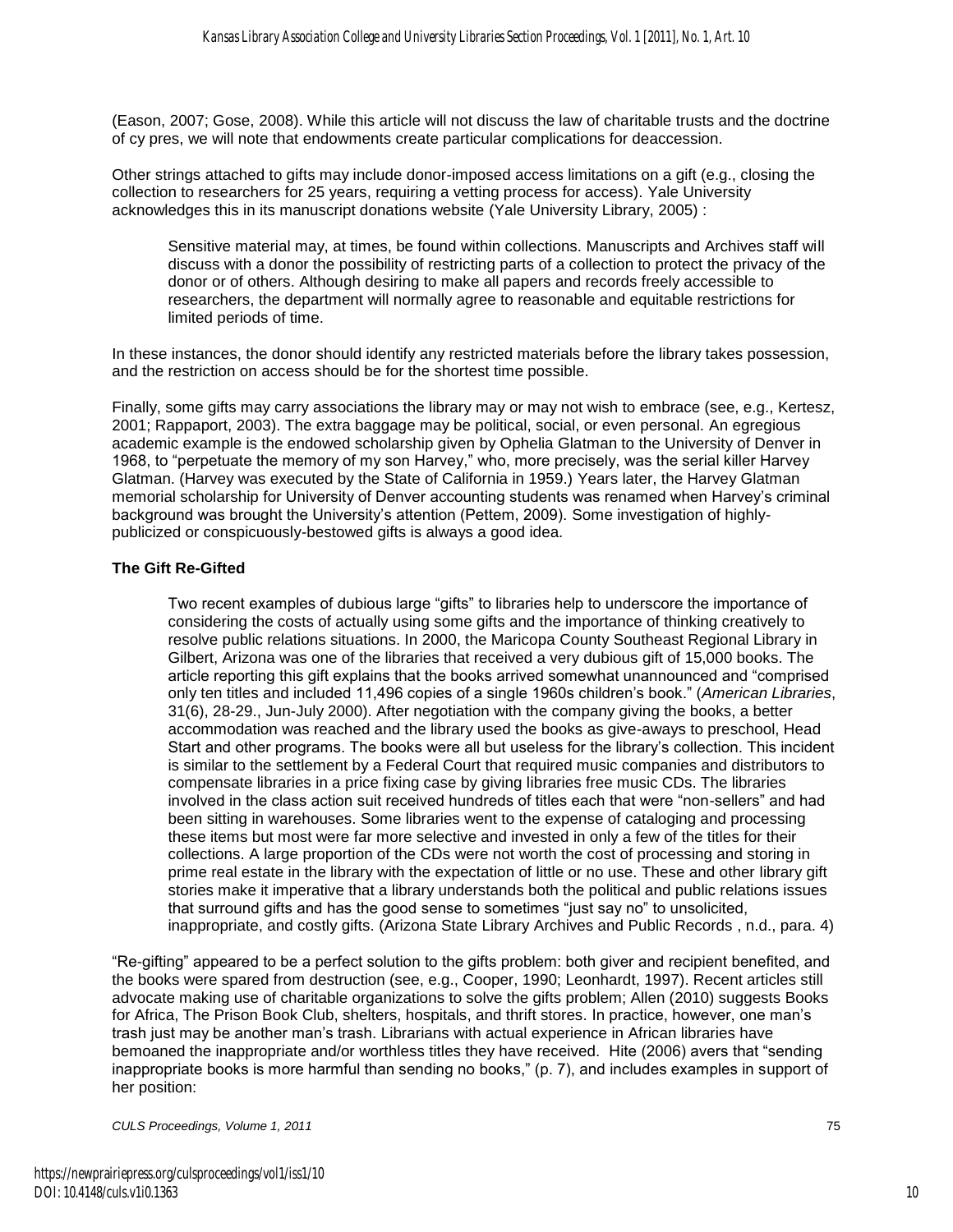However, throughout my eight years of work, U.S. Peace Corps workers, other foreign nationals and African librarians working in developing countries have told me .horror stories about donated books. One US Embassy librarian reported a library in West Africa getting about 20 copies of Vanna White's biography - Vanna being a US television game show hostess whose claim to fame is that she turns letters around on a board. Another person told about finding ski instruction manuals and microwave cookbooks in a non-electrified village in Zimbabwe. Perhaps these are apocryphal stories. But in my own experience at Zenzeleni High School, Mseleni, South Africa I found a wonderful, though old, set of encyclopedias . but every book was a copy of Volume A. At another South African school library they had the dress code for 1905 co-eds at the University of Pittsburgh and at a provincial book depot I found mounds of donated books from American service organizations that included books with whole sections missing, directories of health care providers offered by an HMO in Connecticut and a book from the 1920s of Negro folk songs with lyrics in pidgin English and caricatured racist drawings of thick lipped stupidly grinning black faces singing on the cover. (Hite, pp. 5-6; see also Totemeyer, 1995, Martin, 1997.)

The "books by the pound" approach has severe limitations. The American Library Association (ALA) provides a list of book donation programs at its website (American Library Association, 2010). However, it is important to note that many of the organizations listed limit the types of books they will accept, either by subject matter or condition (e.g., no highlighting or discoloration).

Similarly, the Health Sciences Library at the University at Buffalo (UB) established a web page for nonprofit donation programs for books, journals and media in 1998. The site still exists, though it is now constituted as a wiki and is rather modestly re-titled "book donations" – somewhat of a misnomer, since one could assume that it deals only with donations to the Health Sciences Library itself. Instead, it collects a wealth of information about national and international institutions, agencies and programs seeking material. However, it also contains familiar advice for donors: "Contact the institution or program in advance to make sure that materials are still being accepted and that what you have is what they need. Sending inappropriate materials is more harmful than sending none. Plan your shipment by first sorting, weeding, and discarding inappropriate materials." (University at Buffalo Health Sciences Libraries, 2010; see also Rose, 2003.)

#### **The Gift No One Remembers**

As we have observed, "deaccession has become something of a dirty word in museum circles" (Goldstein, 1997, p. 216), and many archivists share this opinion. There are obvious reasons for caution when one is dealing with unique or rare items; if they are discarded, they may not be replaceable, even with an equivalent item. In the archival and museum settings, gifts often carry additional restrictions on use or disposition; repositories may have public trust or fiduciary obligations. Finally, the existence of entirely undocumented items in these collections – some of which may be prime candidates for deaccession – raises the question of the proper procedures to be followed to avoid potential liability (Simms, 2006).

First, there is the distinction between abandoned property (for which owner intends to abandon all rights), old loans, and undocumented property. If no documentation can be located for an item in a collection even after a thorough search, the property is referred to as FIC (for "found in collection"). Why are so many acquisitions undocumented, or poorly documented? Buck and Gilmore (2007) provide a list of collections "bad practices" that were the result of the informal nature of early museum (and archive) work: irregular documentation systems, heavy reliance on volunteer labor, lack of tax law restrictions and general lack of litigiousness, and sometimes-excessive collegiality with donors and board members.

Beyond these issues, archivists and librarians simply wanted to build collections, often at the expense of focus or good sense. A well-known example of an institution that put itself in serious financial distress is the New York Historical Society, which "had a long history of accepting anything and everything that was given to it with little regard for the quality of the gift, the institution's capacity to absorb it, or the relevance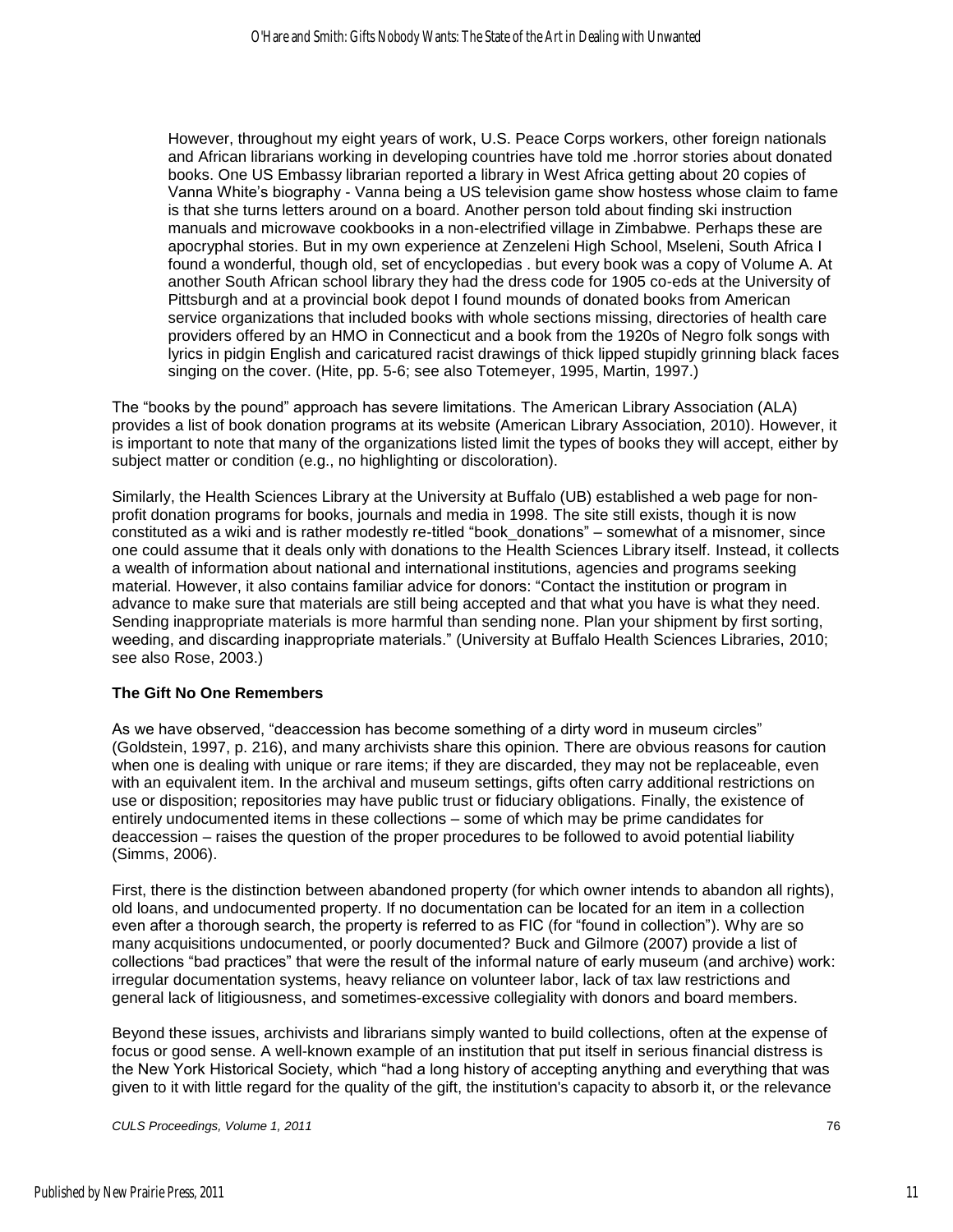of the gift to the Society's mission" (Guthrie, 2008). While most repositories have not gone to these lengths, more often than not they have collected a substantial assortment of items they would rather not retain. As Cox (2004) states, "The good archivist is as good a destroyer as a preserver" (p. 7; see also Wojcik, 2002).

In recognition of this problem, many states have enacted Museum Property Laws; Kansas and Missouri are two of them. Both sets of statutes cover old loans and FIC items, and both explicitly apply to libraries as well as museums. For undocumented items, the Kansas act provides that "A museum may acquire title to undocumented property held by a museum for seven years or longer with no valid claim or written contact by any person, all verifiable through the museum's written records, by giving notice of acquisition of title to undocumented property" (K.S.A. § 58-4006). A claimant has one year to respond to the notice, the language of which is substantially set out by the statute. If the claimant does not contact the institution within that time, establish ownership, and arrange to collect the property, his or her claim is waived. For old loans, notice must be sent by certified mail to the lender's/claimant's last known address; again, the details that must be contained in the notice are prescribed by the statute (K.S.A.§ 58-4003). If proof of receipt of the letter is not returned, the same notice procedure that applies in the case of FIC property should be followed: the notice must be published at least once a week for three consecutive weeks in a newspaper with circulation in both the county where the museum is located and the county of the lender's or claimant's address, if any. Further, lenders are now directed to notify institutions of any change of address, institutions must notify lenders of changes of address or dissolution, and certain record-keeping obligations are imposed. (K.S.A. § 58-4001 et seq.) The Missouri law is quite similar, except the time for a claimant to respond to the notice "by filing with the museum a notice of intent to preserve interest" in the loaned or undocumented property is much shorter: ninety days, rather than one year (Mo. Rev. Stat. § 184.104 et seq.).

The Museum Property Acts at least provide a mechanism to clear title to mystery collections and to allow potential deaccessions to move forward. They also attempt to resolve old loan issues, or, as we call them, gifts bestowed by "mistake."

#### **The Gift Bestowed by "Mistake"**

In 1943, Edward Low, age 12, unearthed a small sandstone tablet carved with faces and birds near his home in Parkersburg, West Virginia. The "Indian rock," as he called it, remained in Low's sock drawer for many years, an interesting curio, but nothing of great importance. In 1971, Low, then living in Ohio, read a news story about the curator of archaeology at the Ohio Historical Society (OHS), Raymond Baby. Low decided to show the curator the tablet in the hope of finding out more information about its origin. He left the tablet with Baby; three months later, Baby contacted him and offered to buy the tablet. Low declined the offer, but agreed to allow OHS to keep it for public display for an indefinite period. In exchange for the loan, as Low understood it, he was given a lifetime membership in OHS. The "Indian rock" turned out to be a 2,4000-year-old Early Woodland Adena cultural artifact with an estimated value of up to \$200,000.

In 2007, Low decided to reclaim the tablet in order to donate it to the Blennerhasset Museum of Regional History in Parkersburg, located near the site of his discovery. OHS refused; it acknowledged that it had no records proving a transfer of ownership, but this was not unusual for donations made in the 1970s. It did, however, produce two letters from OHS's director 1971 thanking Low for his "gift;" neither letter was on OHS letterhead, and one was unsigned. The gift was also allegedly acknowledged in OHS's newsletter. Low sued OHS in 2009 for the return of the tablet; OHS's attorney characterized the lawsuit as "frivolous." Low died in September 2010 at age 77, before the case went to trial, but his widow is continuing the lawsuit (Johnson, 2009, 2010a, 2010b).

### **Gift or Loan?**

The difference between long-term loans and outright gifts is often barely discernable -- especially when the unfortunate oxymoron "permanent loan" is attached to an item. Some legal cases dealing with the issue are illustrative. *Magruder v. Smithsonian Institute*, 758 F.2d 591(11th Cir. 1985), involved a crib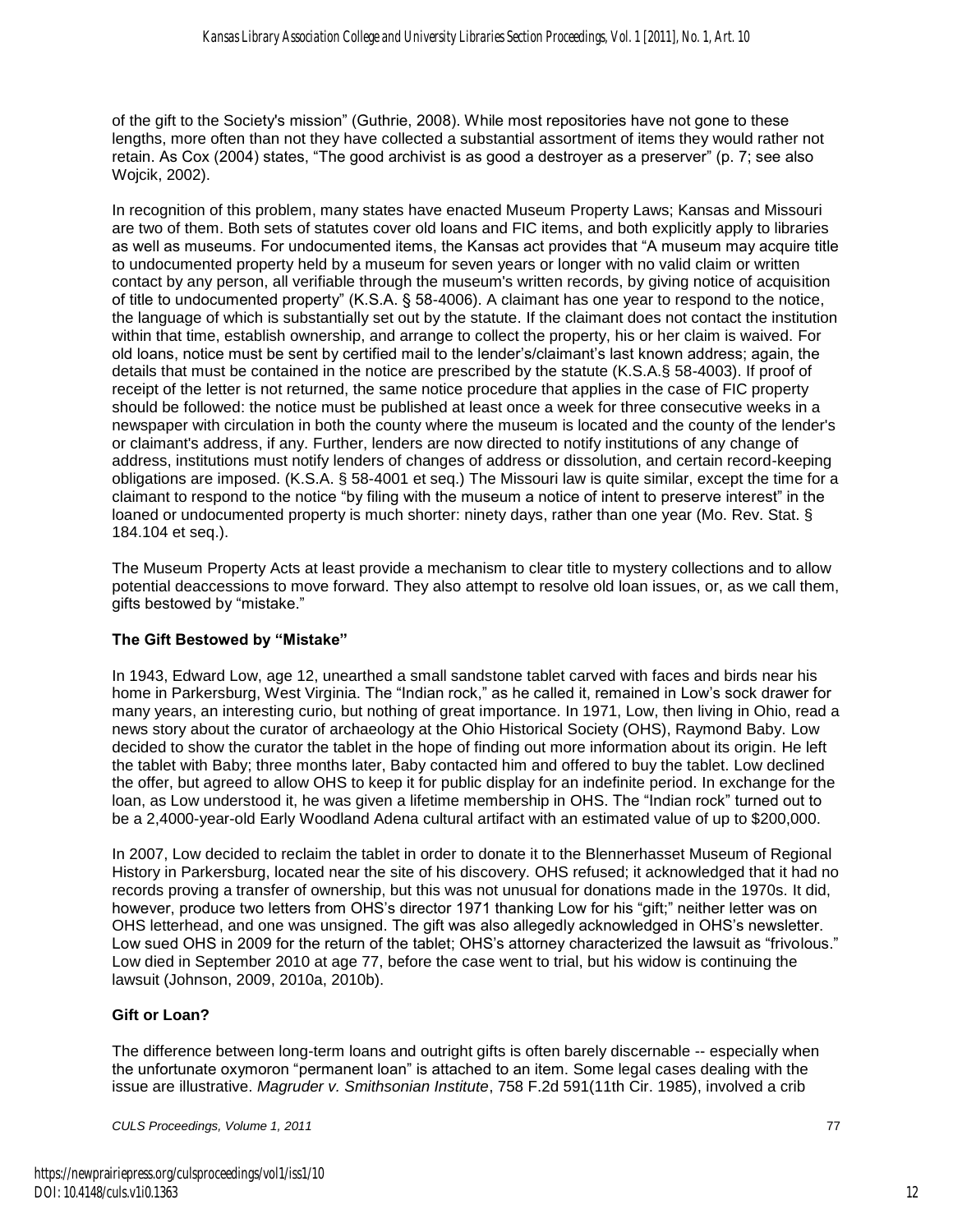known as the "Washington Cradle;" the item was given or loaned to the Smithsonian's U.S. National Museum in 1932. The case is a prime example of the attenuated dispute process that may accompany even apparently unambiguous donations.

The owner, Marshall Magruder, wrote a letter to the Smithsonian's Assistant Secretary, offering the cradle to the museum as a gift on behalf of his 20-year-old son, Peyton. He received a letter from the Smithsonian acknowledging the gift. Peyton was told by his sister that the cradle had been placed with the Smithsonian for "safekeeping," but did not inquire further. Marshall Magruder died in 1956; in 1974, Peyton wrote to the Smithsonian on an unrelated matter, but also included an inquiry about the cradle's condition and the statement that he "would like to obtain possession of the piece." The Smithsonian responded, asserting that it had received the cradle as an outright gift; after various demand letters and replies, Peyton filed an administrative tort claim for the return of the cradle and damages of one million dollars in 1981. He died in 1982, and his residuary beneficiary took up the case.

One of Peyton's arguments was that he was a minor at the time the cradle arrived at the museum, and thus he could not have legally made a gift to the Smithsonian. The court's response was a classic "even so, so what": by Peyton's own admission, he knew of his father's actions in 1974, if not earlier. Under the Federal Tort Claims Act, which applied to claims accruing on or after January 1, 1945, Peyton had two years to file his claim after his demand for the cradle was refused. As a result, his claim was time barred, and the cradle remained with the Smithsonian.

Some cases treat similar facts as involving bailments, or instances in which Party A (the bailor) entrusts his property to Party B (the bailee), with the expectation and agreement that the property will be cared for properly. *King v. Trustees of Boston University*, 420 Mass. 52, 647 N.E.2d 1196 (1995), involved a 1964 letter containing a "charitable pledge" by Dr. Martin Luther King, Jr. to Boston University (BU) of certain papers King had deposited there. (It is somewhat ironic after the Rutgers-*Partisan Review* dispute that BU turned up in yet another case of "deposited" papers, though the term was not at issue in the *King* case.) A relevant portion of King's letter stated, "I intend each year to indicate a portion of the materials deposited with Boston University to become the absolute property of Boston University as an outright gift from me, until all shall have been thus given to the University. In the event of my death, all such materials deposited with the University shall become from that date the absolute property of Boston University." (*King*, at 1119.) The papers were placed at BU in July 1964; in April 1968, King was murdered. By the mid-1980s, the Martin Luther King, Jr., Center for the Study of Non-Violent Social Change had been established in Atlanta, Georgia. The King family wanted the BU papers in Atlanta. In 1987, Coretta Scott King, as administratrix of her husband's estate, sued BU, contending that the estate, not the university, held title to the papers.

However, a jury in 1993 found that the letter, coupled with the bailment in which BU assumed the duty to attend to the papers with "scrupulous care," was sufficient evidence of King's donative intent and BU's reliance on his promise; the case was affirmed on appeal, and the university prevailed. Incidentally, archival scholar James M. O'Toole, an expert witness for the King estate, noted that BU had done "a very poor job" in its 30 years of possession of the papers, pointing to disordered record series, misfiled and ―removed‖ documents, a disorganized finding aid, and the storage of the collection directly under a sewer pipe. (O'Toole, 2002, p. 27-33). Obviously, these factors were not dispositive.

*Robeson v. Howard University*, 2002 U.S. Dist. LEXIS 1370 (S.D.N.Y. 2002), involved similar facts; under an "agreement of deposit," singer Paul Robeson transferred an assortment of his papers to Howard University in 1978 and 1979. In 2000, Robeson's son contested the university's title to the papers, noting that a signed deed of transfer was never completed. The opinion in the case deals with jurisdictional issues; however, given that the agreement of deposit stated that "the depositor hereby declares the intention to transfer to Howard University, for the benefit of the Research Center, title to the entire collection," one might expect a resolution similar to that of the *King* case if the case reached a trial court. Indeed, according to the National Union Catalog of Manuscript Collections, it appears that the largest single collection of Robeson's papers resides at Howard University's Moorland-Spingarn Research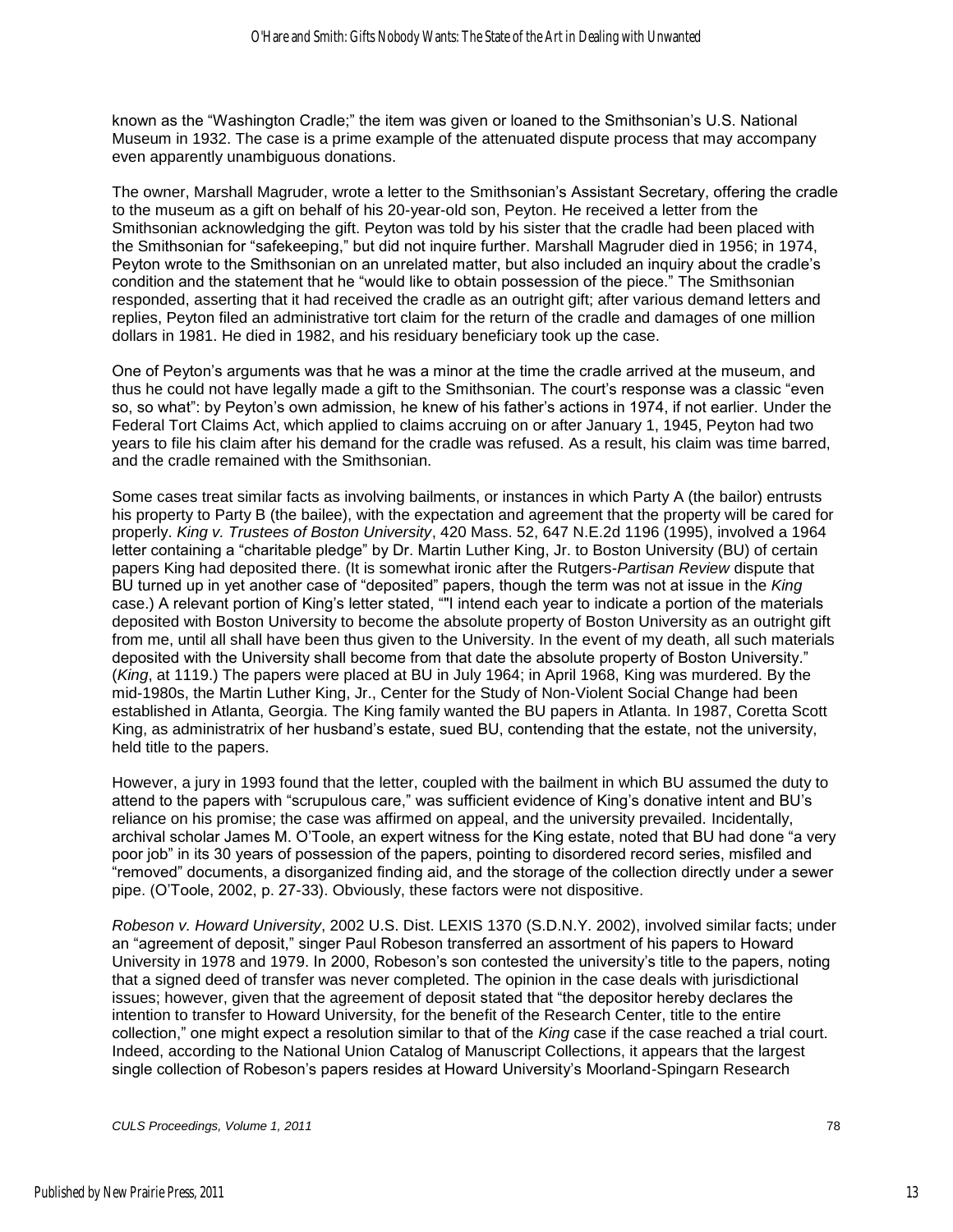Center; for some reason, however, it is very difficult to find information about the collection on Howard's own website.

No such evidence of donative intent appeared in *In re Estate of McCagg*, 450 A.2d 414 (D.C. Ct. App. 1982). In 1917, Terese Davis McCagg loaned two paintings to the National Gallery of Art (later renamed the National Museum of American Art). There was no loan agreement per se; the arrangement was evidenced by correspondence alone, and the duration and termination of the loan were not mentioned. McCagg died in 1932, leaving her residuary estate to her siblings; neither they, nor her executor, seemed to be aware of the existence of the paintings. There the matter rested until 1979, when an art dealer brought the existence of the paintings to the descendants of the legatees' attention. The estate was reopened by petition in 1980 based on the newly-discovered assets.

 The court characterized the loan of the paintings, without any limit on the time for demanding their return, as a bailment for an indefinite term. As such, the museum had no duty to return the paintings until the owner (or her heirs) demanded them. The museum, clearly unhappy about the revival of McCagg family claims some 63 years after the loan of the paintings, argued that the heirs were required to assert their continued ownership within a "reasonable time" after McCagg's death. The court, however, disagreed and refused to impose a limited time for making a demand, instead stating that the facts of the case must determine the implied contractual terms of the agreement: here, "the nature of the loaned property indicates that a loan spanning several decades would not be unreasonable, since, with appropriate storage or display, oil paintings can last for centuries. These circumstances establishing the reasonableness of a very long term loan distinguish this case from those in which a finite reasonable time standard was applied." (p. 9-10). The paintings were to be returned to the estate.

What can we determine from these cases? First, apropos of *Magruder*, the preference of courts to resolve disputes on procedural rather than substantive issues, if at all possible, is a given. Second, the court will look to the alleged donor's intent controls. In *Magruder*, young Peyton's father unambiguously gifted the cradle to the Smithsonian; in spite of Peyton's lack of desire to bestow what he saw as his birthright on the museum, Marshall Magruder was the owner of the cradle and able to do with it as he saw fit. Other cases are less clear-cut, and that brings additional factors into play.

Third, the nature of the repository and the nature of the item that is the subject of the bailment may be significant. In *McCagg*, the court noted that loans of paintings to museums could be of extended duration; the lack of a legal agreement, or anything beyond some correspondence, to establish the terms of the loan, was not untypical of the era, and it also provided some explanation for the lack of notice to McCagg's heirs. On the other hand, the King and Robeson collections predominantly or wholly consisted of papers, which tend not to be loaned for decades at a time; they required appropriate archival storage and processing (regardless, per O'Toole, of the *quality* of such processing), and thus an investment of time and effort; and, apparently, the contesting heirs were always aware of the existence and location of the papers. Further, the gifts, while not transferred with all formalities, carried with them sufficient documentation from which donative intent could be determined. (For a different result in the arts setting, see also *Desiderio v. D'Ambrosio*, 190 N.J. Super. 424, 463 A.2d 986 (1983), in which a claim for the return of three cast-iron statues was barred by laches, or unreasonable delay; the bailee in the case was a neighbor, the statues appear to have been displayed outdoors, and the artist-bailor knew or ought to have known that he had failed to reclaim his property in a timely manner.)

Two cases decided in 2010 involved bailment issues. *Lackawanna Chapter of the Railway & Locomotive Historical Society v. St. Louis County*, 606 F.2d 886 (8<sup>th</sup> Cir. 2010), involved an action for the return of a historic locomotive "No. 952," then on display at the Museum of Transportation in St. Louis, Missouri. The museum (or its precursor in interest, the National Museum of Transportation) had been in possession of the locomotive since 1953 for "permanent exhibition" or as a "permanent loan," according to various pieces of correspondence over the years. In 1990, the Historical Society began efforts to reclaim the locomotive; in 1995 it requested its release, or at least a temporary loan. The museum unequivocally rejected these options. The Historical Society filed suit in 2002.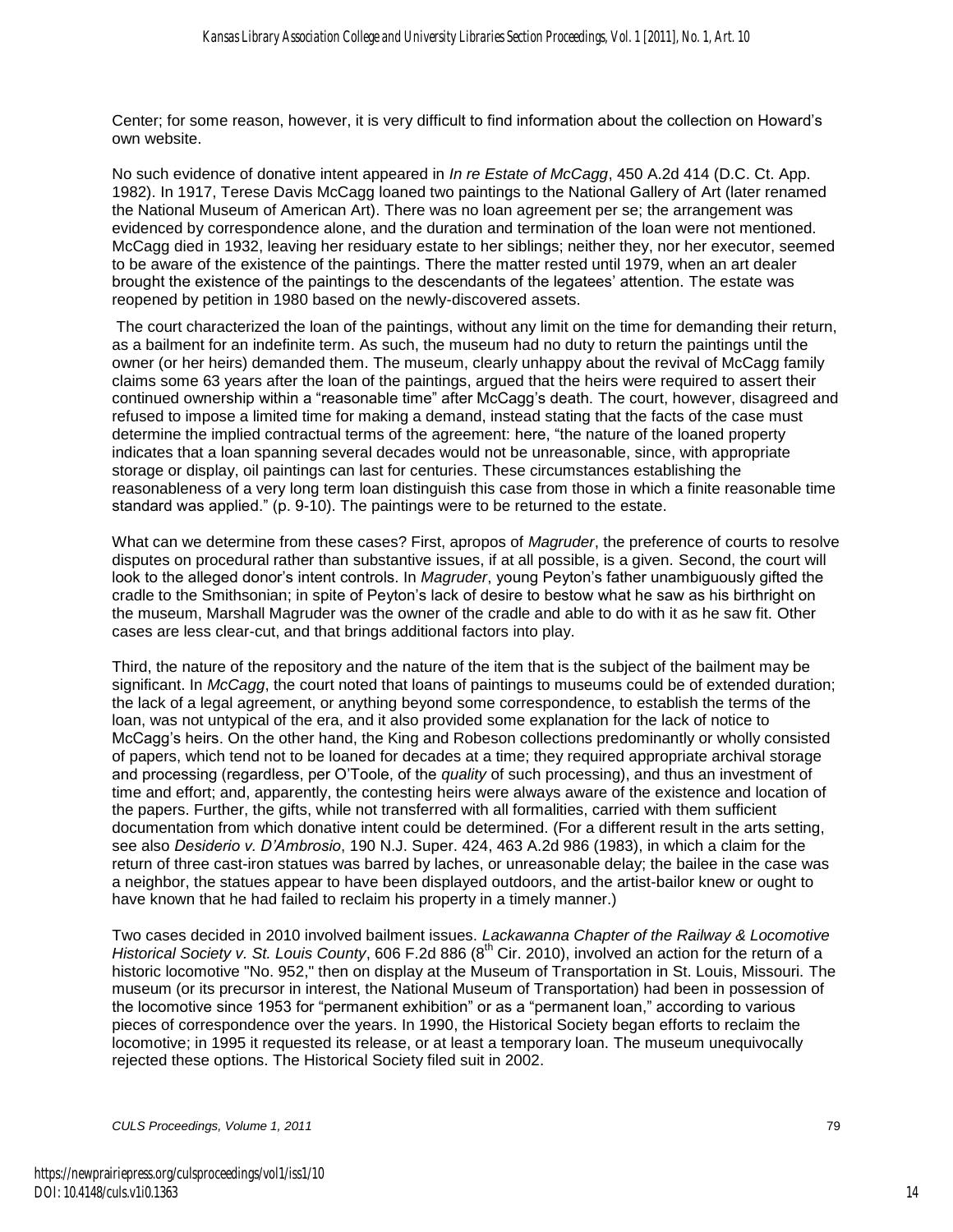The "permanent loan" was treated as a bailment by the court, so the Historical Society had to make a demand for the return of the locomotive. The museum argued that the demand and refusal took place in the 1990s, as witnessed in the discussions and letters between the parties; if so, the statute of limitations (five years for a replevin action) had already run. The Historical Society claimed that it did not make a demand until 2002. The court found in favor of the museum, stating that the correspondence, while not expressly using the word "demand," clearly constituted an attempt to assert ownership and control of the locomotive, and an equally clear refusal by the museum. The court neatly skirted Missouri's Museum Property Law, noting that since the statute of limitations had run, there was no need to discuss how the law might have applied.

*Whittington v. Indianapolis Motor Speedway Foundation*, 601 F.3d 728 (7th Cir. 2010), involved a 1979 Kremer Porsche owned by Whittington and either loaned or given to the Indianapolis Motor Speedway Hall of Fame Museum. Whittington alleged that he loaned the car to the museum in 1980 for an indefinite period of time, only realizing in 2004 that the museum claimed ownership of the car when he sought to display it elsewhere. There was no written documentation relating to the car's status (the President and CEO of the Speedway Foundation stated that the museum's gift and loan procedures were a bit "loosey" goosey"). Under Indiana law, Whittington had the burden of proving his right to possession of the car, and the court found that his post-transaction behavior was inconsistent with a loan -- especially since he did not contact the museum about the car for over 20 years. In addition, the court noted that the museum possessed the car, there was testimony that the car was referred to as a "gift" in initial negotiations, and the museum listed it as an asset.

What these cases indicate -- especially when coupled with the Museum Property laws -- is that disputes regarding very long-term loans (not including cultural and confiscated property claims, which are beyond the scope of this article) appear to be in disfavor. While courts appeared reluctant to impose an affirmative duty on the part of the bailor to "check up" on his or her property in earlier cases, the statutes now place an affirmative duty on both the bailor to at least maintain minimal contact with the museum bailee. It appears that both legislators and courts are leaning toward the opinion that, absent truly extraordinary circumstances, it is unreasonable for a repository to be faced with claims 20, 40, or 60 years after the contested donation came into its uninterrupted possession and control. On their side, repositories are expected to make good faith efforts to locate "missing" donors, either by searching their own records, providing actual notice via mail and, if these efforts fail, constructive notice by publication (Dean, 2004)

#### **Conclusion**

Institutions regularly accept gift collections of marginal value, often because it is so hard to say no to donors. DeWitt (1988) notes that "refusing the offer is poor public relations, and no one wishes to hurt the reputation of the institution for which they work" (p. 358); he characterizes the motives for gift-giving as altruistic, egoistic, strategic, or a combination of all of the above. Citing Csikzentmihalyi and Rochberg-Halton's *The Meaning of Things* (1981), DeWitt notes that photographs ranked second and books ranked fifth when people were asked what things they valued most: "Photographs ranked high because of their association values and the memories they invoked for the owners. Books, however, were highly prized by their owners for the ideals the books represented, both because of the message within and the intellectual associations they inspired" (DeWitt, p. 360). Despite the mass production of many titles and the relative ease of photo duplication, it is still a good idea to be aware of a donor's sentimental attachment to these items – all the more so when the proposed gift is seen as an enduring legacy by its donor.

Today libraries and archives are in a difficult position: disposals and deaccessions are being subjected to more public scrutiny just as donors must be encouraged and cultivated. Clearly some gifts are simply not useful, or too labor-intensive, or too tied up with extraneous conditions. They should be avoided, and this is best accomplished by a readily available and clearly-written library policy document that presents a neutral and objective approach to the topic. Similarly, with regard to archives, well-known archivist Mark Greene (2006) believes that "reappraisal and deaccessioning can be as *public and transparent* a part of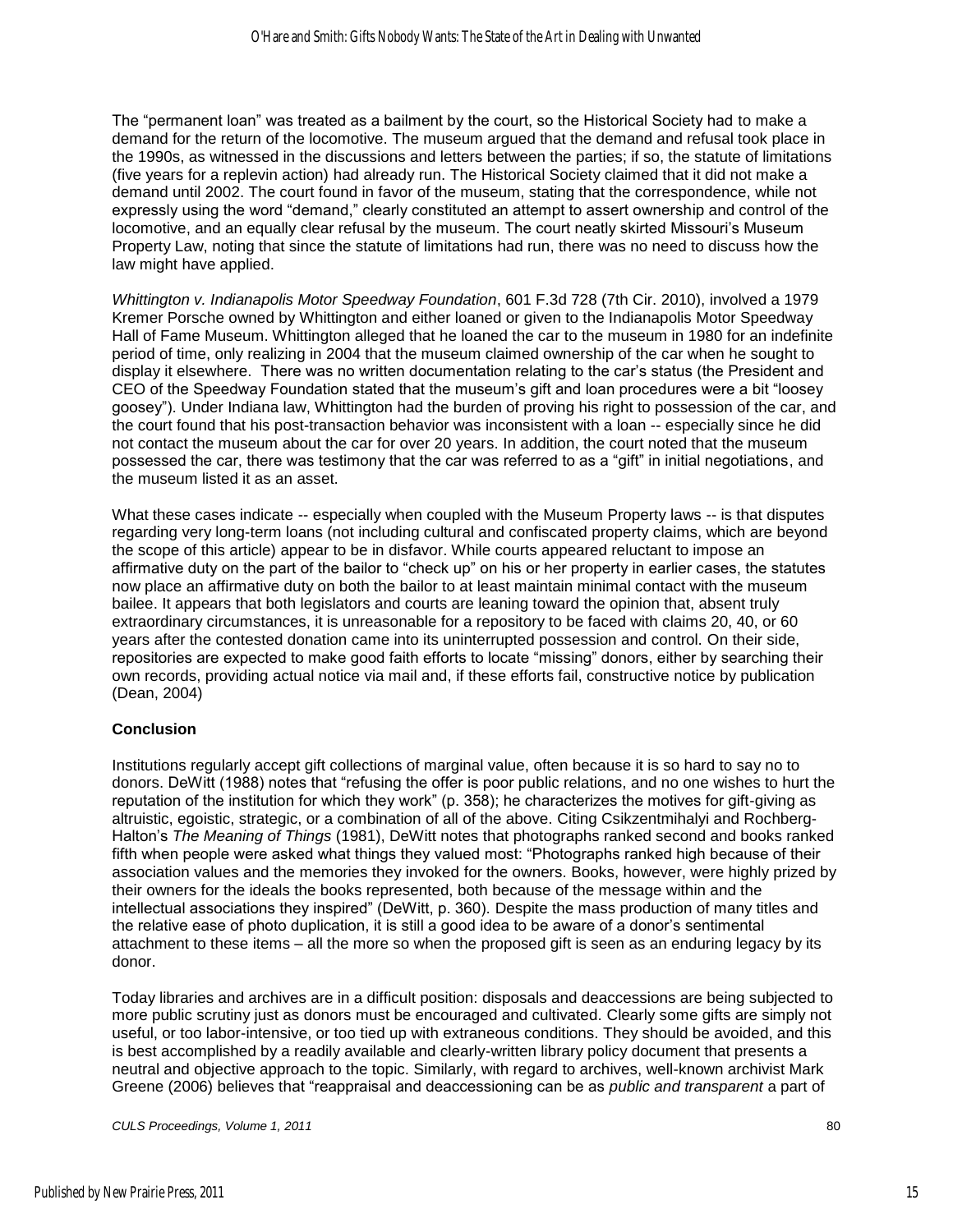our work as cataloging and reference, without harming the reputation of the repository—in fact, being open and honest about reappraisal and deaccessioning can positively help a repository in its relationship with not only resource allocators and peer institutions, but also with donors and researchers" (p. 7). Greene includes an example of a deaccession policy statement as an appendix to his article.

A policy aimed at gifts – whether a separate document or a section of a larger collections policy -- should at the very least include several specific elements: a statement of purpose for the institution or collection, criteria for acquisitions (including formats), loan procedures, reasonable access standards, and deaccession criteria and procedures (Marshall, 2002; Phillips, 1984). In Marshall's 2001 study, only about 1/3 of the college and university archives sites surveyed included deaccession statements. This is easily remedied, as many institutions have made their policies available; they can serve as adaptable models for other repositories.

An important proviso should be included: the library's right to accept donations on the condition that it reserves the right to dispose of any items which are later considered to be duplicative or unwanted. Two examples:

Once a gift has been accepted, it becomes the property of the Board of Trustees of the University. The Board delegates to the Library responsibility for determining the most effective way to use the material. The library may add the items to its collections, use them for exchange purposes, or otherwise dispose of them in accordance with Library policy. In general, it is not the policy of the Library to retain duplicates or items in poor condition, or to accept conditions with regard to the processing or housing of a gift that might restrict access to the materials. (University of Pennsylvania Libraries, 2010, para. 3)

Cassell, Johnson, Mansfield, & Zhang (2008) provide the following recommended language:

Disposal. Should any part of the gift/gift collection be found by the library to include materials that the library deems inappropriate for retention with the collection or for transfer to other collections in the library, the library shall offer to return the materials to the donor and allow the donor sixty (60) days from the date of such offer to reply. If the donor does not wish to receive said materials or designate another repository to receive them, or has not responded to the library's offer by the end of the aforesaid sixty (60) days, the library may dispose of such materials in accordance with its procedures for disposition of materials not needed for the library's collections.

In any event, libraries and archives can only strive to avoid the gifts nobody wants and hope to obtain the donations that are truly useful. As Massey (2005) concludes in a discussion of gifts to academic libraries, "the diamond in the trash does keep us hoping and looking" (p. 82).

#### **References**

- Abrams, A. (2007, August 7). Unusual Books & Book Sculptures. *Dark Roasted Blend.* Retrieved from <http://www.darkroastedblend.com/2007/08/unusual-books.html>
- Allen, M. (2020). Weed 'em and reap: The art of weeding to avoid criticism. *Library Media Connection, 28*(6), 32-33.
- American Library Association (2010). *Sending books to needy libraries: Book donation programs.* (ALA Library Fact Sheet 12). Retrieved on September 14, 2010, from <http://www.ala.org/ala/professionalresources/libfactsheets/alalibraryfactsheet12.cfm>

Arizona State Library, Archives and Public Records. (n.d.). Gifts & Donations. Retrieved from <http://www.lib.az.us/cdt/dona.aspx>

Association of Research Libraries. (2008). Nicholson Baker: Reviews and responses," Retrieved from [http://www.arl.org/preserv/presresources/Nicolas\\_Baker.shtml](http://www.arl.org/preserv/presresources/Nicolas_Baker.shtml)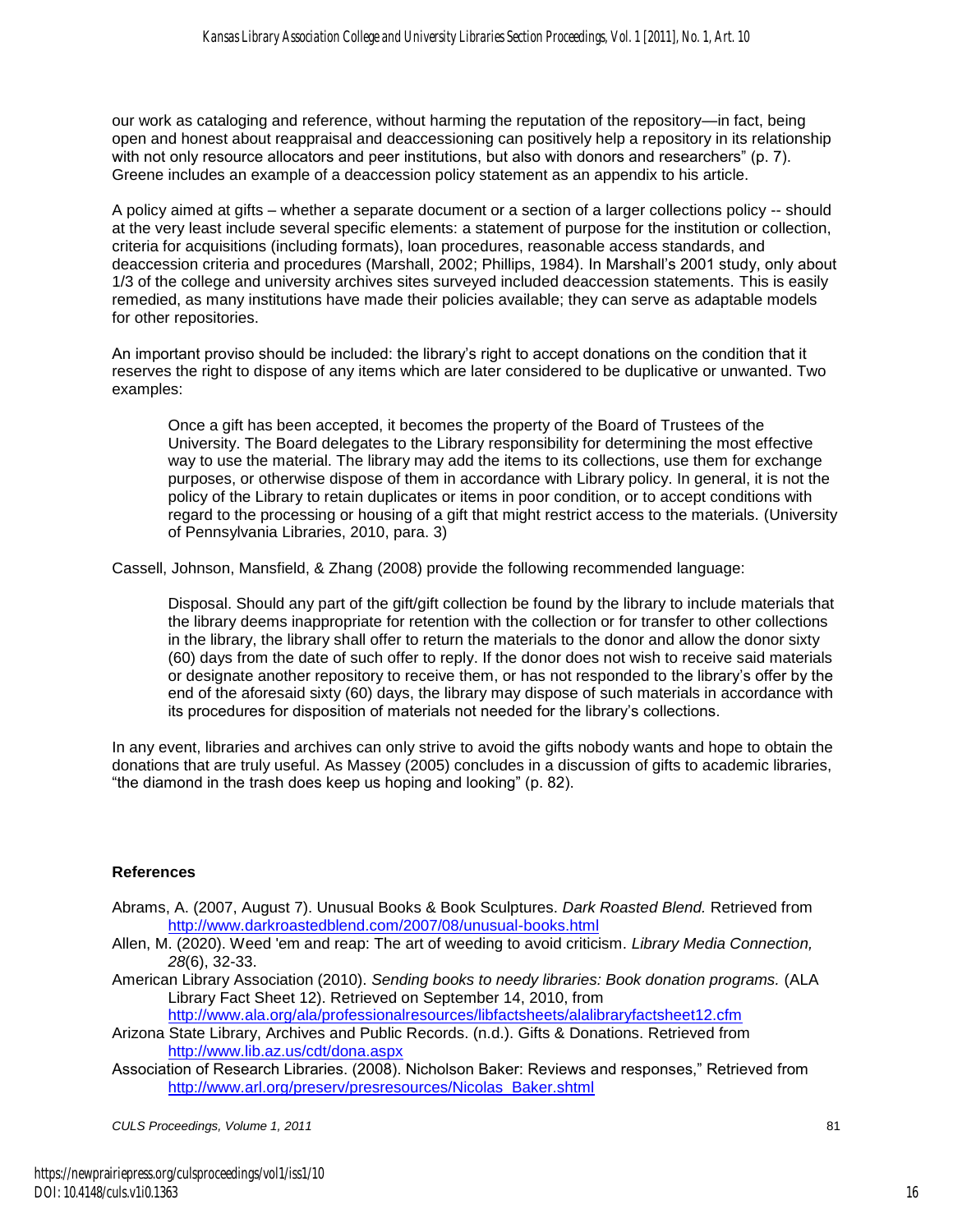Baker, N. (1996, October 14). Letter from San Francisco: The author vs. the library. *The New Yorker*, 50.

Baker, N. (2000, July 24). Deadline: The author's desperate bid to save America's past. The *New Yorker*, 42-61.

Baker, N. (2001). *Double fold: Libraries and the assault on paper.* New York, NY: Random House.

Bales, D. G., & Bales, P. R. (2000). *Kate Hansen: The grandest mission on earth from Kansas to Japan, 1907-1951*. Lawrence, KS: The University of Kansas.

Ballestro, J., & Howze, P. C. (2006). When a gift is not a gift. *Collection Management*, *30*(3), 49-66. doi: 10.1300/J105v30n03\_05

Baxter, K. (2000). Your discards may be somebody's treasure. *Library Journal, 125*(6), 62-63.

Becker, R. L. (1993). On deposit: A handshake and a lawsuit. *American Archivist, 56*, 320-328.

Bee, R. (2008). The importance of preserving paper-based artifacts in a digital age. *Library Quarterly*, *78*(2), 179–194.

Beinhoff, L. (2000). How online auctions threaten library collections. *American Libraries, 31*(3), 53-54

Belanger, T. (2009, May 13). [Secret sale of University of San Francisco's rare books.](http://archiv.twoday.net/stories/5700203/) [Online forum comment]. Retrieved from<http://archiv.twoday.net/stories/5700203/>

Benedict, K. (1984). Invitation to a bonfire: Reappraisal and deaccessioning of records as collection management tools in an archives—A reply to Leonard Rapport. *American Archivist, 47*(1), 43-49.

Browar, L., & Streit, S. A. (2003). Mutually assured survival: Library strategies in a changing economy. *Library Trends*, *52*(1), 69-86.

Browar, L., Henderson, C., North, M., & Wenger, T. (2002). Licensing the use of special collections materials. *RBM: A Journal of Rare Books, Manuscripts, and Cultural Heritage*, *3*(2), 124-143.

Buck, R. A., & Gilmore, J. A. (2007). *Collection conundrums: Solving collections management mysteries*. Washington, DC: American Association of Museums.

Buis, E. (1993). Killing with kindness, or what to do with those gifts. *Collection Building, 11*(2), 10-12.

Bybee, H. C. (1999). Reducing gift anxiety through carefully worded gifts policies. *The Acquisitions Librarian, 11*(22), 15-31.

Canevari de Paredes, D. (2006). Gifts-in-kind in the academic library: The University of Saskatchewan experience. *Library Collections, Acquisitions, & Technical Services, 30*, 55–68.

Cassell, K. A., Johnson, S., Mansfield, J., & Zhang, S. L. (2008). *Gifts for the collections: Guidelines for libraries* (IFLA Professional Reports, No. 112). The Hague, Netherlands: International Federation of Library Associations and Institutions. Retrieved from: [http://www.ifla.org/publications/ifla](http://www.ifla.org/publications/ifla-professional-reports-112)[professional-reports-112](http://www.ifla.org/publications/ifla-professional-reports-112) 

Charash v. Oberlin College, 14 F.3d 291(6th Cir. 1994)

Chen, S. (2009). Art deaccessions and the limits of fiduciary duty. *Art Antiquity and Law, 14*(2), 103-142.

Clark, J. R. (2006). The evolution of the World Wide Web as a collection development tool. *Behavioral & Social Sciences Librarian*, *24*(2), 119-122. doi: 10.1300/J103v24n02\_06

Cooper, E. R. (1990). Options for the disposal of unwanted donations. *Bulletin of the Medical Library Association, 78*(4), 388-394.

Cox, R. J. (2000). The great newspaper caper: Backlash in the digital age. *First Monday, 5*(12). Retrieved from<http://firstmonday.org/htbin/cgiwrap/bin/ojs/index.php/fm/article/view/822/73>

Cox, R. J. (2004). *No innocent deposits: Forming archives by rethinking appraisal*. Lanham, MD: The Scarecrow Press.

Dean, C. E. (2004, May). New tools for an old problem?: Old loan research and the internet. Paper presented at the meeting of the American Association of Museums, New Orleans. Retrieved from: [www.rcaam.org/publications/C-Dean\\_paper.pdf](http://www.rcaam.org/publications/C-Dean_paper.pdf)

Desiderio v. D'Ambrosio, 190 N.J. Super. 424, 463 A.2d 986 (1983)

Dewitt, D. L. (1988). Unsolicited marginal gift collections: Saying no or coping with the unwanted. *Library Acquisitions: Practice & Theory*, *12*, 357-362.

Doylen, M. (2001). Experiments in deaccessioning: Archives and on-line auctions. *American Archivist, 64*, 350-362.

Druga, E. (2010). Raising money raises questions: The ethics of generating revenue from archival materials. *Journal of Information Ethics, 19*(1), 141-156

Eason, J. K. (2007). The restricted gift life cycle, or what comes around goes around. *Fordham Law Review, 76*, 693-733.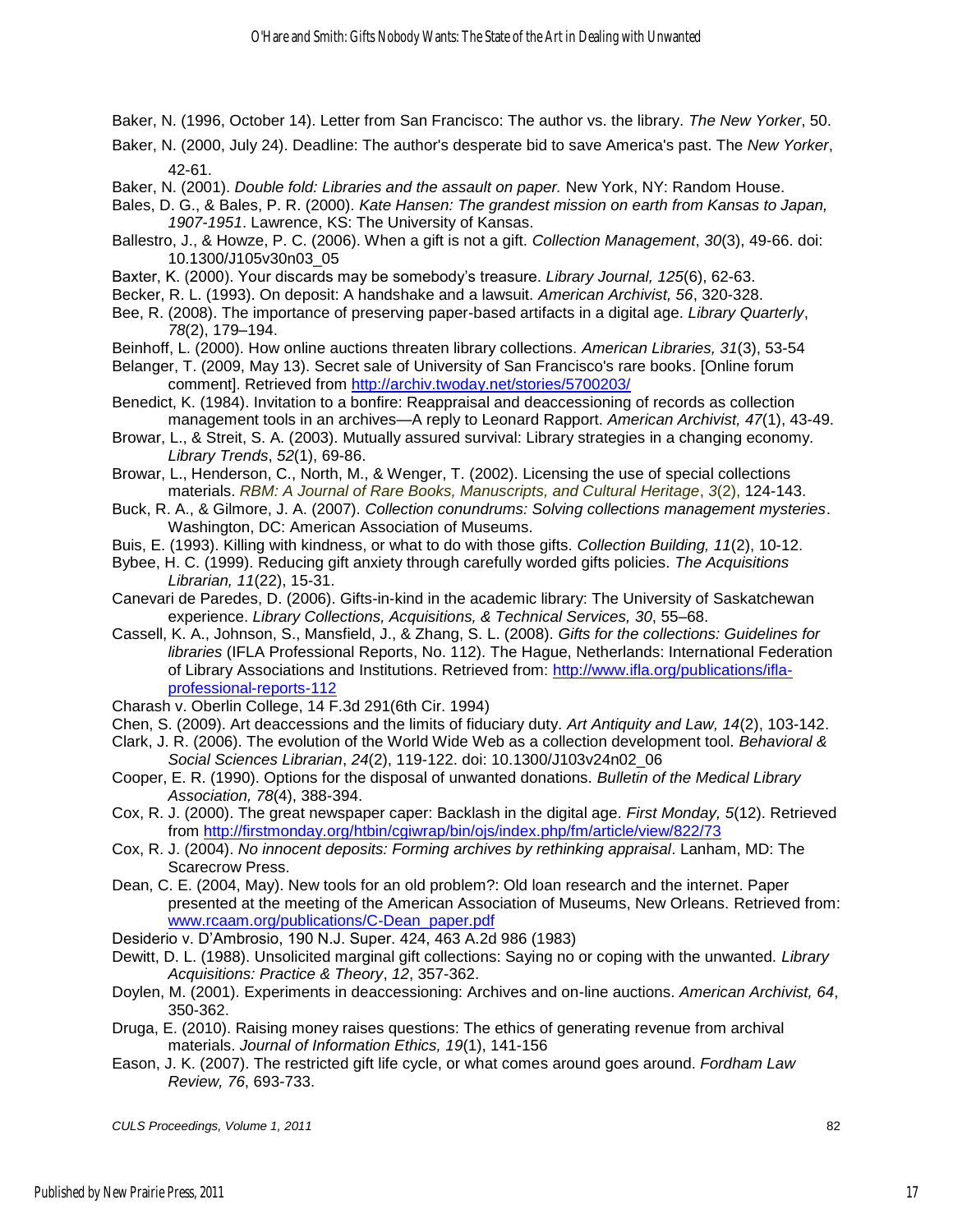- Fenton, L. (2010, January 6). Tables made out of books. [Web log post]. Retrieved from <http://www.shelterpop.com/2010/01/06/tables-made-out-of-books/>
- Fincham, D. (2010). Deaccession of art and the public trust. Retrieved from Social Science Research Network website: http://papers.ssrn.com/sol3/papers.cfm?abstract\_id=1470211
- FitzGibbon, K. (2009). Dangerous objects: Museums and antiquities in 2008. Retrieved from Social Science Research Network website:<http://ssrn.com/abstract=1479424>
- Furniture Made of Books. (n.d.). *Trendhunter Magazine*. Retrieved from <http://www.trendhunter.com/trends/book-shelves-from-books-witty-titles>
- Gerstenblith, P. (2003-2004). Acquisition and deacquisition of museum collections and the fiduciary obligations of museums to the public. *Cardozo Journal of International & Comparative Law, 11*, 409-464.
- Goldstein, J. R. (1997). Deaccession: Not such a dirty word. *Cardozo Arts & Entertainment Law Journal, 15,* 213-247.
- Gose, B. (2008, December 10). Princeton and Robertson Family Settle Titanic Donor-Intent Lawsuit. *The Chronicle of Higher Education.* Retrieved from [http://chronicle.com/article/PrincetonRobertson-](http://chronicle.com/article/PrincetonRobertson-Family/42091)[Family/42091](http://chronicle.com/article/PrincetonRobertson-Family/42091)
- Greene, M. A. (2006). I've deaccessioned and lived to tell about it: Confessions of an unrepentant reappraiser. *Archival Issues, 30*(1), 7-22.
- Grossman Environmental Recycling. (2009). Recycle Your Books. Retrieved from [http://www.book](http://www.book-destruction.com/default.aspx)[destruction.com/default.aspx](http://www.book-destruction.com/default.aspx)
- Guthrie, K. (2008). *The New-York Historical Society: Lessons from one nonprofit's long struggle for survival*. [Connexions version]. Retrieved from<http://cnx.org/content/col10518/1.1/>
- Ham, F. G. (1984). Archival choices: Managing the historical record in an age of abundance. *American Archivist, 47*(1), 11-22.
- Hill, D. S. (2003). Selling withdrawn and gift books on eBay: Does it make sense? *Journal of Interlibrary Loan, Document Delivery & Information Supply, 14*(2), 37-40.
- Hite, M. T. (2006). Traditional book donation to sub-Saharan Africa: An inquiry into policy, practice and appropriate information provision. (Master's thesis). Retrieved from [http://dc.lib.unc.edu/cdm4/item\\_viewer.php?CISOROOT=/s\\_papers&CISOPTR=853&CISOBOX=](http://dc.lib.unc.edu/cdm4/item_viewer.php?CISOROOT=/s_papers&CISOPTR=853&CISOBOX=1&REC=2) [1&REC=2](http://dc.lib.unc.edu/cdm4/item_viewer.php?CISOROOT=/s_papers&CISOPTR=853&CISOBOX=1&REC=2)
- In re Estate of McCagg, 450 A.2d 414 (D.C. Ct. App. 1982)
- International Society of Altered Book Artists. (2010). But what is an Altered Book? Retrieved October 10, 2010 from<http://www.alteredbookartists.com/>
- Jen, T. (2009, July 28). Museum overseers sue to halt Rose closure. *The Boston Globe.* Retrieved from [http://www.boston.com/news/education/higher/articles/2009/07/28/museum\\_overseers\\_sue\\_to\\_h](http://www.boston.com/news/education/higher/articles/2009/07/28/museum_overseers_sue_to_halt_rose_closure/) [alt\\_rose\\_closure/](http://www.boston.com/news/education/higher/articles/2009/07/28/museum_overseers_sue_to_halt_rose_closure/)
- Johnson, A. (2009, December 7). Ownership of Adena tablet in dispute. *The Columbus Dispatch.* Retrieved from

http://www.dispatch.com/live/content/local\_news/stories/2009/12/07/LOW\_TABLET.ART0\_ART [12-07-09\\_B3\\_6FFTSFC.html](http://www.dispatch.com/live/content/local_news/stories/2009/12/07/LOW_TABLET.ART0_ART_12-07-09_B3_6FFTSFC.html) 

- Johnson, A. (2010, July 8). Dying man wants Ohio Historical Society to return artifact. *The Columbus Dispatch*. Retrieved from [http://www.dispatch.com/live/content/local\\_news/stories/2010/07/08/fight-over-boyhood](http://www.dispatch.com/live/content/local_news/stories/2010/07/08/fight-over-boyhood-treasure.html)[treasure.html](http://www.dispatch.com/live/content/local_news/stories/2010/07/08/fight-over-boyhood-treasure.html)
- Johnson, A. (2010, September 14). Man at center of artifact fight dies. *The Columbus Dispatch.* Retrieved from [http://www.dispatch.com/live/content/local\\_news/stories/2010/09/14/man-at-center-of](http://www.dispatch.com/live/content/local_news/stories/2010/09/14/man-at-center-of-artifact-fight-dies.html)[artifact-fight-dies.html](http://www.dispatch.com/live/content/local_news/stories/2010/09/14/man-at-center-of-artifact-fight-dies.html)
- Johnson, P. (2009). *Fundamentals of Collection Development and Management.* (2<sup>nd</sup> ed.) Chicago, IL: ALA Editions.
- Kackley, B., Chawla, G., Beygo, P., & Miller, J. (2003). From clutter to cash: Online book sales at the University of Maryland's Engineering and Physical Sciences Library (EPSL). Retrieved from Digital Repository of the University of Maryland website:<http://hdl.handle.net/1903/8371>
- Kairis, R. (2000). Comparing gifts to purchased materials: A usage study. *Library Collections, Acquisitions, & Technical Services, 24,* 351-359.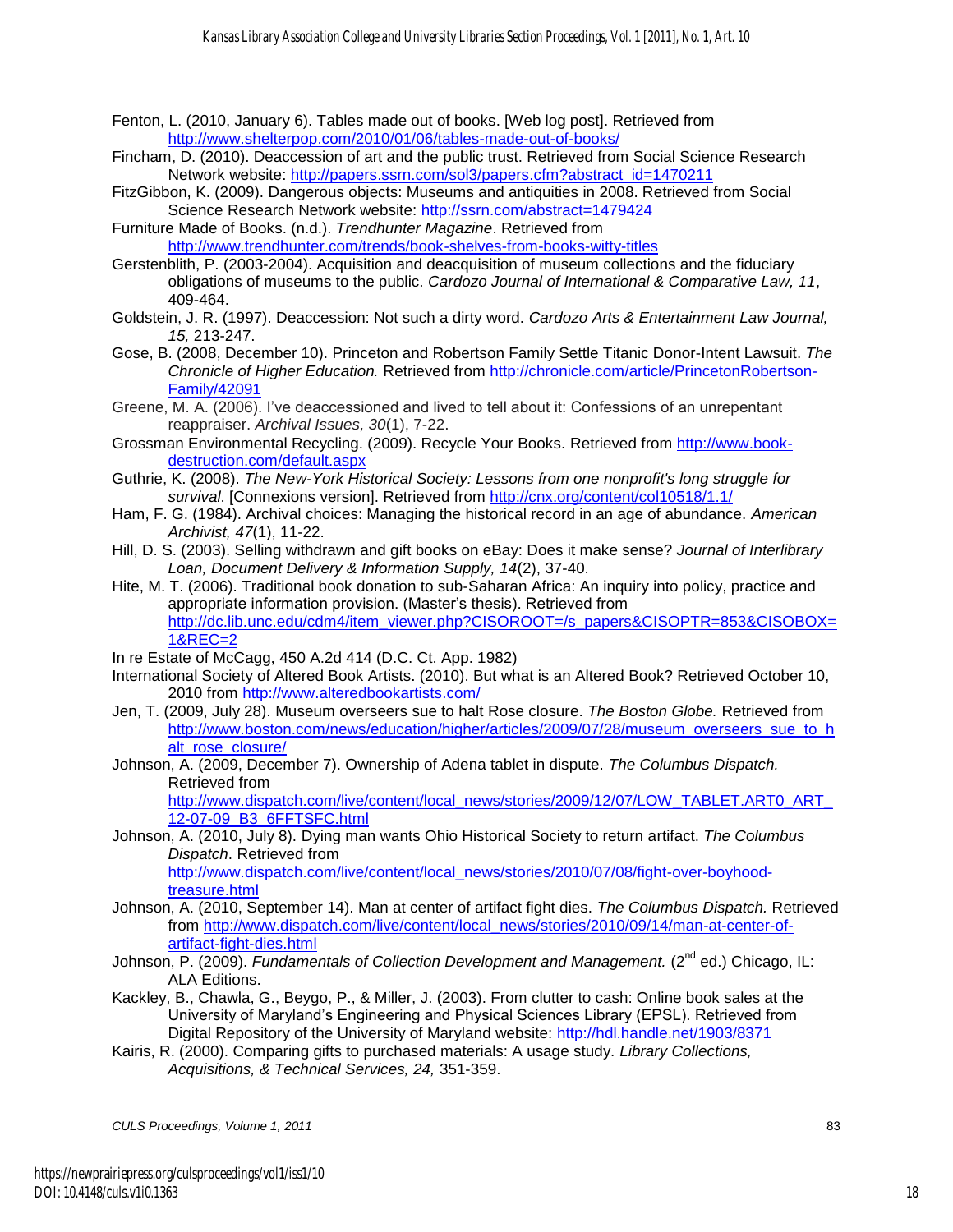- Kane, B., & Agner, R. (2009, June). Libraries as booksellers: Counterintuitive cha-ching. Paper session presented at the conference *Inspiration, Innovation, Celebration: An entrepreneurial conference for librarians.* University of North Carolina at Greensboro, North Carolina. Retrieved from: <http://cloud.lib.wfu.edu/blog/entrelib/2009-conference/program/>
- Kansas Statutes Annotated, § 33-104, 58-4001 to 58-4013 (2009)
- Katzman, L. R., & Lawson, K. A. (2009). The (im)permanent collection: Lessons from a deaccession. *Museum*, *88*(1), 54-61.
- Kertesz, C. (2001). The unwanted gift: When saying "no thanks" isn't enough. *American Libraries, 32*(3), 34-36.
- Kesner, R. M. (1981). Archival collection development: Building a successful acquisitions program. *The Midwestern Archivist, 5*(2), 101-112.
- King v. Trustees of Boston University, 420 Mass. 52, 647 N.E.2d 1196 (1995)
- Korolev, S. (2002). Gifts to a science academic librarian. *The Acquisitions Librarian*, *27*, 87-94.
- Lackawanna Chapter of the Railway & Locomotive Historical Society v. St. Louis County, 606 F.2d 886  $(8^{th}$  Cir. 2010)
- Laver, T. Z. (2005, Fall). Do a good deed: Deeds of gift for manuscript collections. *Louisiana Libraries*, 23-30.
- Laver, T. Z. (2009, August 13). Notes from meeting of Deaccessioning and Reappraisal Development and Review Team. Retrieved from [http://www2.archivists.org/groups/acquisitions-appraisal](http://www2.archivists.org/groups/acquisitions-appraisal-section/deaccessioning-and-reappraisal-development-and-review-team)[section/deaccessioning-and-reappraisal-development-and-review-team](http://www2.archivists.org/groups/acquisitions-appraisal-section/deaccessioning-and-reappraisal-development-and-review-team)
- Leonhardt, T. W. (1997). The gifts and exchange function in ARL libraries: Now and tomorrow. *Library Acquisitions: Practice & Theory*, *21*(2), 141-149.
- Library of Congress. (n.d.). *Donations/gifts of library materials.* Retrieved from <http://www.loc.gov/acq/donatex.html>
- Magruder v. Smithsonian Institute, 758 F.2d 591(11th Cir. 1985)
- Marshall v. Music Hall Center, No. 95-CV-70910, 1995 U.S. LEXIS 17904 (E.D. Mich. 1995)
- Marshall, J. A. (2002). Toward common content: An analysis of online college and university collecting policies. *American Archivist*, *65*, 231-256.
- Martin, M. S. (1997). Weeding or deaccessioning? *Technicalities*, *17*(7), 17-18.
- Martin, S. K. (2000). Academic library fund-raising: Organization, process, and politics. *Library Trends, 48*(3), 560-578.
- Massachusetts Institute of Technology Libraries. (n.d.). Gifts of material: Information for potential donors. Retrieved from<http://libraries.mit.edu/giving/opportunities/materials.html>
- Massey, T. (2005). Management of gift materials in an academic library. *Collection Building*, *24*(3), 80– 82.
- Maxwell, N. K. (2006). Sacred stacks: The higher purpose of libraries and librarianship. Chicago, IL: ALA **Editions**
- Missouri Statutes Annotated, § 184.104 et seq. (2010)
- Mui, Y. Q. (2010, January 23). Consumer complaints have companies rethinking how to dispose of unsold inventory. *Washington Post*, p. A8
- Museums Association. (2008). Disposal toolkit: Guidelines for museums. Retrieved from the Museums Association website:<http://www.museumsassociation.org/download?id=15852>
- Norris, J. G. (2003) A subject-oriented approach to gifts management and donor relations. *Collection Management, 27*(1), 41-57. doi: 10.1300/J105v27n01\_04

O'Keeffe v. Snyder, 83 N.J. 478 (N.J. 1980)

- O'Toole, J. M. (2002). Archives on trial: The strange case of the Martin Luther King, Jr., papers. In R. J. Cox & D. A. Wallace (Eds.), *Archives and the Public Good: Accountability and records in modern society* (pp. 21-35). Westport, CT: Greenwood.
- Pettem, S. (2009). *Someone's daughter: In search of justice for Jane Doe*. Lanham, MD: Taylor Trade Publishing.
- Phelan, M. E. (2000). Scope of due diligence investigation in obtaining title to valuable artwork. *Seattle University Law Review*, *23*, 631-733.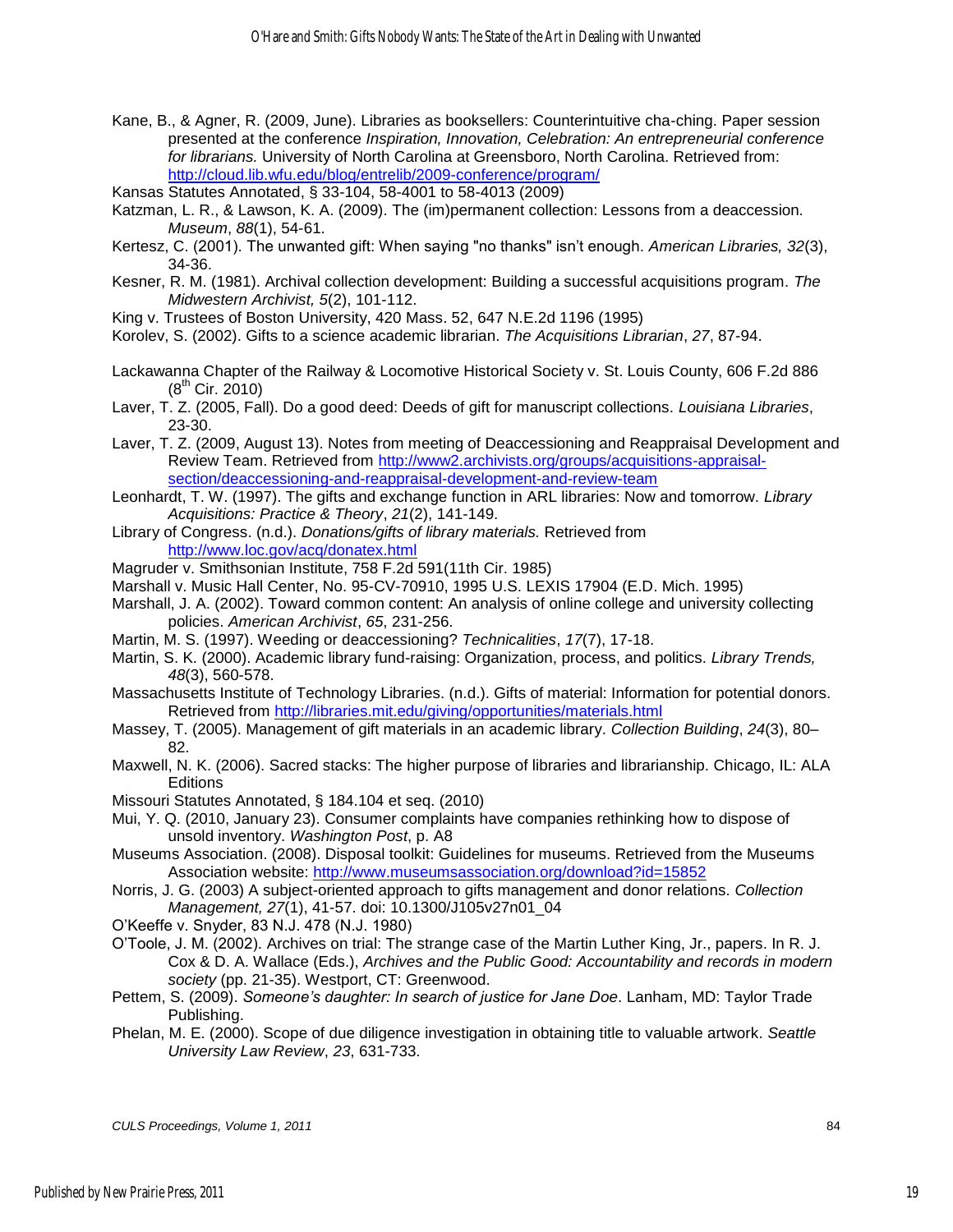- Phelan, M. E. (2004, October). *Legal and ethical considerations in the repatriation of illegally exported and stolen cultural property: Is there a means to settle the disputes?* Paper presented at INTERCOM: International Committee on Management, Museums and Intangible Heritage, Seoul, Korea. Retrieved from: http://www.intercom.museum/conferences/2004/phelan.html
- Phillips, F. (1984). Developing collecting policies for manuscript collections. *American Archivist, 47*(1), 30- 42.
- Pierce, J. B. (2004). Weeding the Amazon way. *American Libraries, 35*(7), 90.
- Purcell, A. D. (2005). The archival back burner: Manuscript collections and the National Archives. *Journal of Archival Organization*, *2*(4), 53-66.
- Rapport, L. (1981). No grandfather clause: Reappraising accessioned records. *American Archivist, 44*(2), 143-150.
- Rappaport, S. (2003, February 24). U.S. Rep. Sam Farr donates Cuban painting to UCSC. *US Santa Cruz Currents Online.* Retrieved from<http://www1.ucsc.edu/currents/02-03/02-24/painting.html>
- Redman, L. F. (2008). A wakeup call for a uniform statute of limitations in art restitution cases. *UCLA Entertainment Law Review, 15*, 203-224.
- Reed-Scott, J. (1984). Collection management strategies for archivists. *American Archivist*, *47*(1), 23-29.
- Rhodes, D. (2005, August 18). One for the books: The city shows its tough side by humiliating a library scofflaw. *Illinois Times*. Retrieved from [http://www.illinoistimes.com/Springfield/article-2366-one](http://www.illinoistimes.com/Springfield/article-2366-one-for-the-books.html)[for-the-books.html](http://www.illinoistimes.com/Springfield/article-2366-one-for-the-books.html)
- Robeson v. Howard University, 2002 U.S. Dist. LEXIS 1370 (S.D.N.Y. 2002)
- Rose, P. M. (2003). Development of a universal book and journal donation resource. *Library Collections, Acquisitions, & Technical Services, 27*, 305-316.
- Sauer, C. K. (2001). Doing the best we can? The use of collection development policies and cooperative collecting activities at manuscript repositories. *American Archivist*, *64,* 308-349.
- Simms, M. (2006). *"Found in collections": A reference guide for reconciling undocumented objects in historical museums.* Retrieved from:<http://www.foundincollections.com/>
- Strnad, B. (1995). How to look a gift horse in the mouth, or how to tell people you can't use their old junk in your library*. Collection Building, 14*(2), 29-31.
- Tate, A. (2008, July 26). Re: Restricted gifts dilemma. [Electronic mailing list message]. Retrieved from <http://forums.archivists.org/read/messages?id=16519#16519>
- Thompson, J. (2010). *Playing with books: The art of upcycling, deconstructing, and reimagining the book.* Beverly, MA: Quarry Books.
- Totemeyer, A.-J. (1995). Is Father Christmas feeding the goats? Or, the bottomless pit: Book donations to a developing country. *School Libraries Worldwide, 1*(2), 4-7.
- University at Buffalo Health Sciences Library (2010). *Book donations.* Retrieved on October 12, 2010 from [http://libweb.lib.buffalo.edu/dokuwiki/hslwiki/doku.php?id=book\\_donations](http://libweb.lib.buffalo.edu/dokuwiki/hslwiki/doku.php?id=book_donations)
- University of Pennsylvania Libraries. (2010). *Collections development policies: Gifts.* Retrieved from <http://www.library.upenn.edu/collections/policies/gifts.html>
- Wachel, K. (2003). Selling gifts-in-kind on consignment: The University of Iowa Libraries model. *Against the Grain*, *14*(6), 91-92.
- Wall, D. (2010). Reappraisal, deaccessioning, and accountability: When 'Doing the best we can' is not good enough. *Faculty of Information Quarterly*, *2*(2), 1-12. Retrieved from: <https://fiq.ischool.utoronto.ca/index.php/fiq/article/view/86>
- Wedgeworth, R. (2000). Donor relations as public relations: Toward a philosophy of fund-raising. *Library Trends, 48*(3), 530-539.
- Weil, M. (2008, August 5,). Sculptor Nicholas Jones Turns Books into Fine Art An Interview with the Artist. *Ephemera: Exploring the world of old paper*. Retrieved from [http://ephemera.typepad.com/ephemera/2008/08/sculptor-nicholas-jones-turns-books-into](http://ephemera.typepad.com/ephemera/2008/08/sculptor-nicholas-jones-turns-books-into-art.html)[art.html](http://ephemera.typepad.com/ephemera/2008/08/sculptor-nicholas-jones-turns-books-into-art.html)
- White, J. L. (1996). When it's OK to sell the Monet: A trustee-fiduciary-duty framework for analyzing the deaccessioning of art to meet museum operating expenses. *Michigan Law Review, 94*(4), 1041- 1066.

Whittington v. Indianapolis Motor Speedway Foundation, 601 F.3d 728 (7th Cir. 2010) Wojcik, C. (2002). Appraisal, reappraisal, and deaccessioning. *Archival Issues, 27*(2), 151-160.

*CULS Proceedings, Volume 1, 2011* 85

20